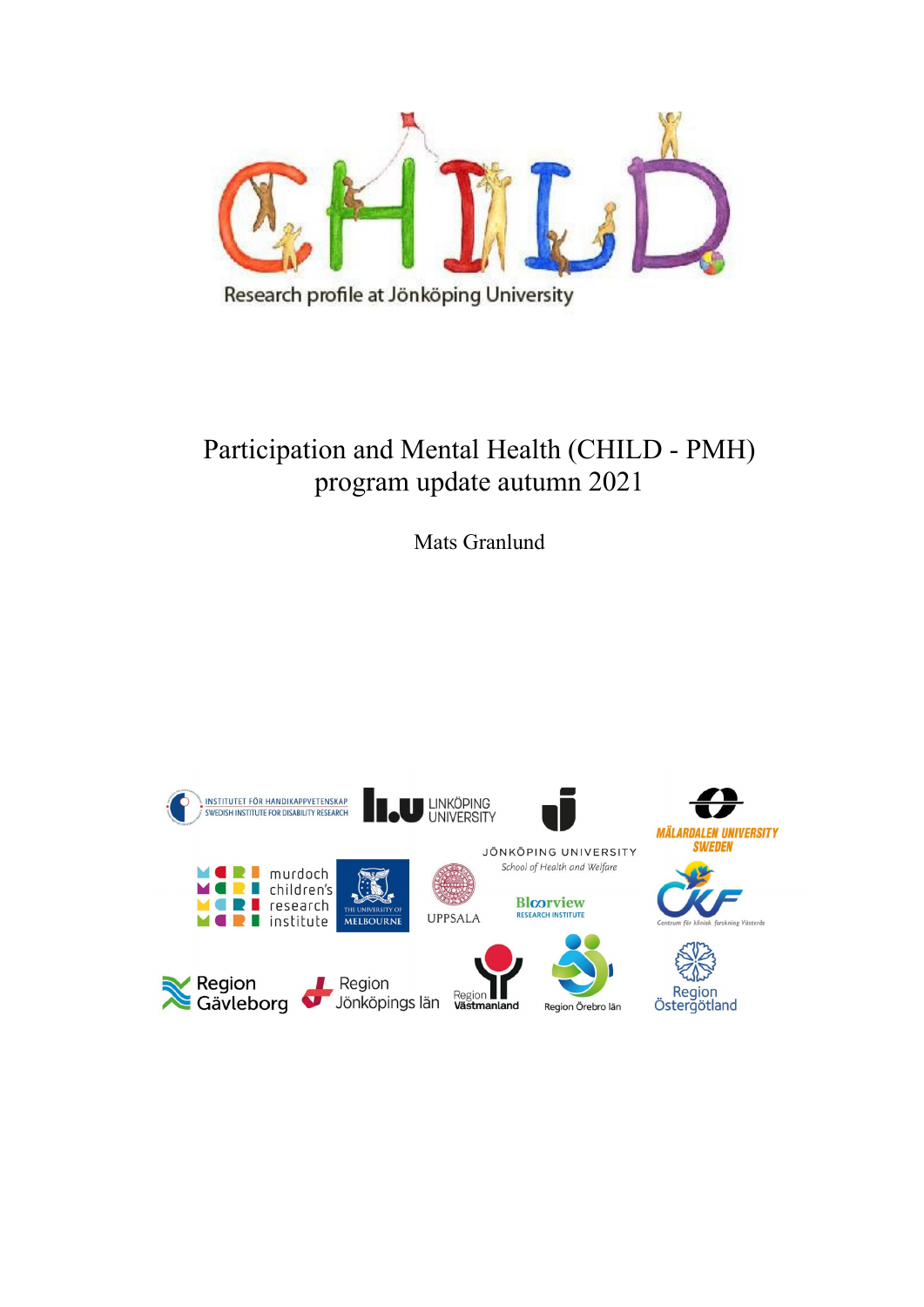# Table of Contents

| Studies aimed at developing procedures and methods for involving children and care providers                                                                              |
|---------------------------------------------------------------------------------------------------------------------------------------------------------------------------|
| Studies supporting the further implementation of CHILD-PMH program 6                                                                                                      |
| Studies aimed at testing program questions using other data than CHILD-PMH  6                                                                                             |
|                                                                                                                                                                           |
|                                                                                                                                                                           |
|                                                                                                                                                                           |
|                                                                                                                                                                           |
|                                                                                                                                                                           |
| Design and method for interventions aimed at increasing child and parent involvement in the                                                                               |
|                                                                                                                                                                           |
|                                                                                                                                                                           |
|                                                                                                                                                                           |
|                                                                                                                                                                           |
|                                                                                                                                                                           |
|                                                                                                                                                                           |
|                                                                                                                                                                           |
| Methodological challenges in the measurement of mental health problems and related<br>subjective phenomena in children with developmental disabilities  15                |
| Factors influencing participation and mental health in children with disabilities 15                                                                                      |
| Immigrant families of children with disabilities living in Sweden: Parents' and children's<br>experiences of participation, mental health problems and support needs.  16 |
| Through the eyes of habilitation staff - participation of children and care providers in the                                                                              |
| Children and young people with disabilities and their ability to express their participation in                                                                           |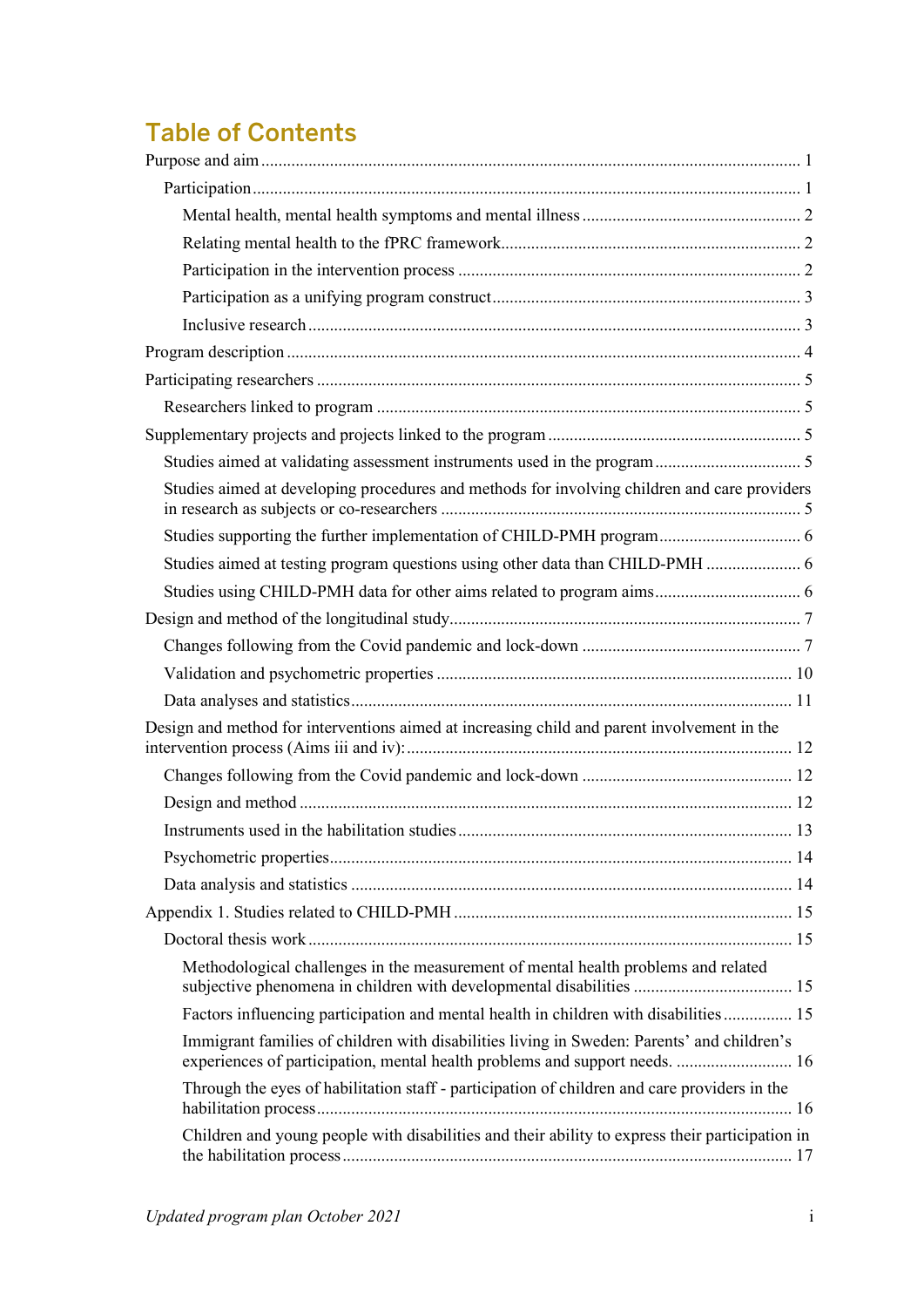| Studies aimed at validating assessment instruments used in the program 18                                                                                                          |  |
|------------------------------------------------------------------------------------------------------------------------------------------------------------------------------------|--|
|                                                                                                                                                                                    |  |
|                                                                                                                                                                                    |  |
|                                                                                                                                                                                    |  |
| Studies aimed at developing procedures and methods for involving children and care providers                                                                                       |  |
| Methodology for adapting data collection involving children with disabilities  19                                                                                                  |  |
|                                                                                                                                                                                    |  |
| Studies supporting the further implementation of CHILD-PMH program 19                                                                                                              |  |
| Identifying and evaluating instruments measuring mental health in children with disabilities                                                                                       |  |
| Developing and testing an adapted measure for assessing mental health in children with                                                                                             |  |
| Studies aimed at testing program questions using other data than CHILD-PMH  20                                                                                                     |  |
| Mental health problems and wellbeing as perceived by children with and without disability                                                                                          |  |
| Mental health problems, capability and attendance for children with physical impairments.<br>Trajectories of self-rated Participation, Mental Health and Mental Health Problems in |  |
| The utility of the International Classification of Functioning construct as a statistical tool -                                                                                   |  |
| Mental health in children with NDD – comparing flourishing and languishing children 21                                                                                             |  |
| Mental health in children with NDD or physical disabilities - a comparative study 22                                                                                               |  |
| Perceptions and Experiences of Social Participation in Physical Activities Among Youths                                                                                            |  |
| Professionals' perceptions of care providers and children's engagement in encounters and                                                                                           |  |
| Studies using CHILD-PMH data for other aims related to program aims 23                                                                                                             |  |
| The mental health of children with disabilities with a migrant background and the wellbeing                                                                                        |  |
|                                                                                                                                                                                    |  |
|                                                                                                                                                                                    |  |
|                                                                                                                                                                                    |  |
|                                                                                                                                                                                    |  |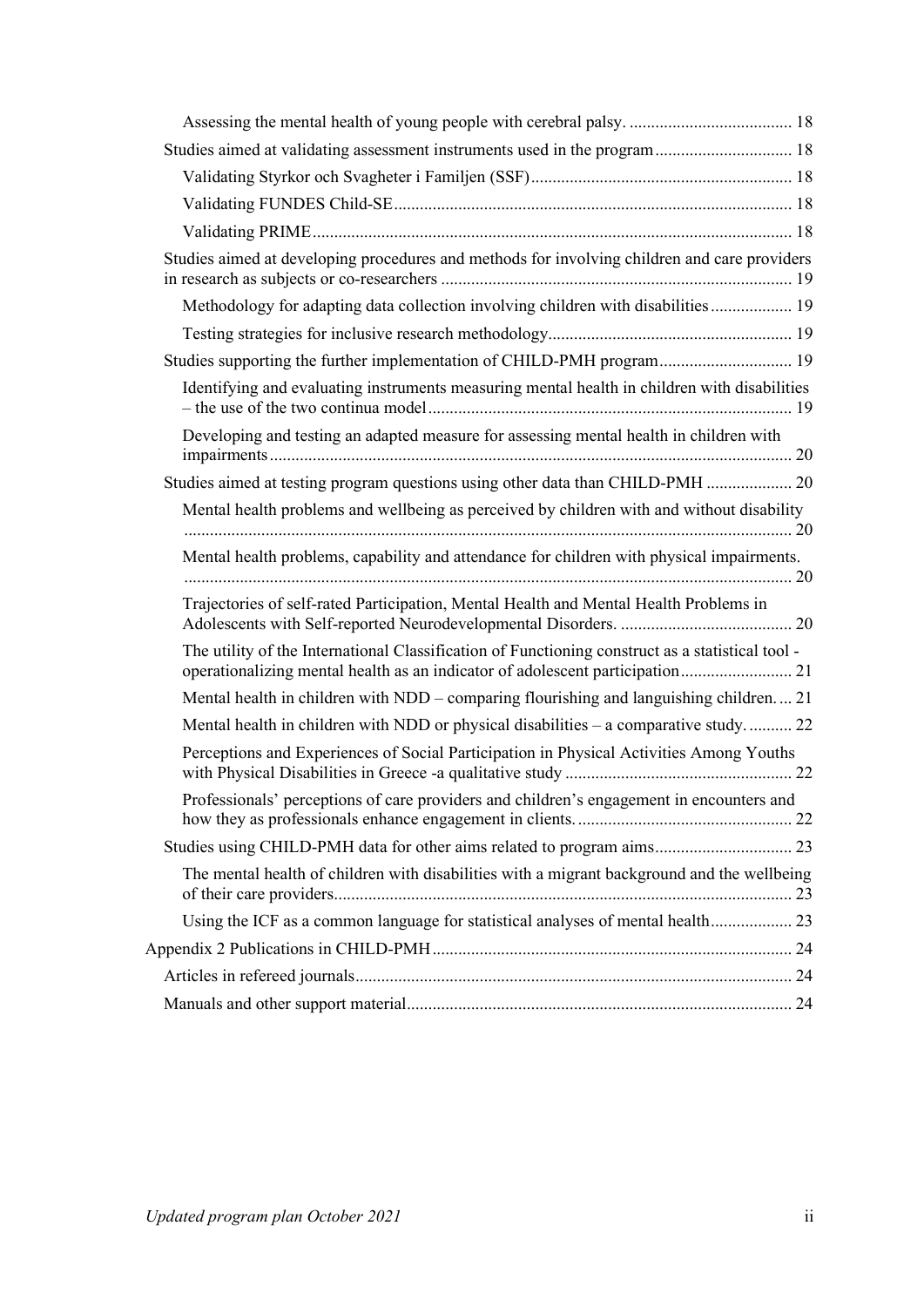## **Participation and Mental Health (CHILD-PMH) program update, October 2021**

#### <span id="page-3-0"></span>**Purpose and aim**

A relatively high prevalence of mental health problems as well as participation restrictions in everyday activities are reported for children with disabilities compared to other children (Einfeld et al, 2011; Gorter et al, 2014). Most research focusing on children with impairments and/or longterm health conditions, has involved predefined target groups with respect to diagnosis and/or type of disability (Imms et al, 2017). The pre-definition bias implies that certain types of impairment/health condition have a strong influence on everyday functioning and mental health. However, several studies report that if children are clustered in profile groups based on everyday functioning, (i.e., participation pattern or problem behaviours), few diagnostic-specific problems with everyday functioning are detected (Lygnegård et al, 2019, Pinto et al, 2018). Mental health can be defined as a lack of mental health problems along with positive functioning in everyday life activities. Knowledge is needed regarding what is specific to certain disability groups, and what is universal to all disability groups when the two perspectives mental health problems and mental health are studied longitudinally and related to participation. Participation is related to wellbeing (Arvidsson et al, 2014) and can be seen as a factor that directly affect mental health and indirectly protect from mental health problems. In the ICF-CY based framework "Family of participation related constructs" (fPRC) (Imms, Granlund et al, 2017) participation has been conceptualized as having two dimensions: "attendance" and "being involved while being there". By collecting prospective data on both participation and mental health problems and mental health from children and families recruited through the habilitation services, information about the mental health of children with disabilities with a range of severities and factors hypothesized to affect mental health can be obtained. In this research program the transactional relations between the two dimensions of participation and factors affecting participation with a special focus on mental health and services provided to children with disabilities who have mental health problems are studied.

#### <span id="page-3-1"></span>**Participation**

Most studies of participation at an individual level have an emphasis on the *attendance* of persons with impairments or long-term health conditions in the same everyday activities as people without impairments. *Involvement*, the second dimension of participation is defined as the degree of involvement when present within a situation. Engagement is the main operationalization of involvement used in this program. The two dimensions of participation in the fPRC framework are related to intrinsic and extrinsic factors. Intrinsic person-related concepts include, among other factors, *activity competence/capability* (Imms et al, 2017). *Activity competence* is defined as the ability to execute the activity being undertaken according to an expected standard (WHO, 2007), and includes cognitive and physical as well social and emotional skills. All participation occurs within a contextualized activity setting. *The activity setting* is personal and relates to the meaning of (or personal interpretation of) people, place, activity, objects and time in which the participation is set (Batorowicz et al, 2016). *Environment* is external to the person and refers to the broader objective social and physical structures in which we live, e.g. home, leisure and school environments as well as attitudinal.

Members of the group have undertaken prospective longitudinal studies of participation, in children in need of special support or impairments, with young children (Gustafsson et al, 2018; Sjöman et al, 2020), school aged children (Imms & Adair, 2017; King et al, 2010,2013) and adolescents with mild disabilities (Lygnegård et al, 2018). The results indicate that levels of participation (both attendance and engagement) are relatively stable over time while the profile of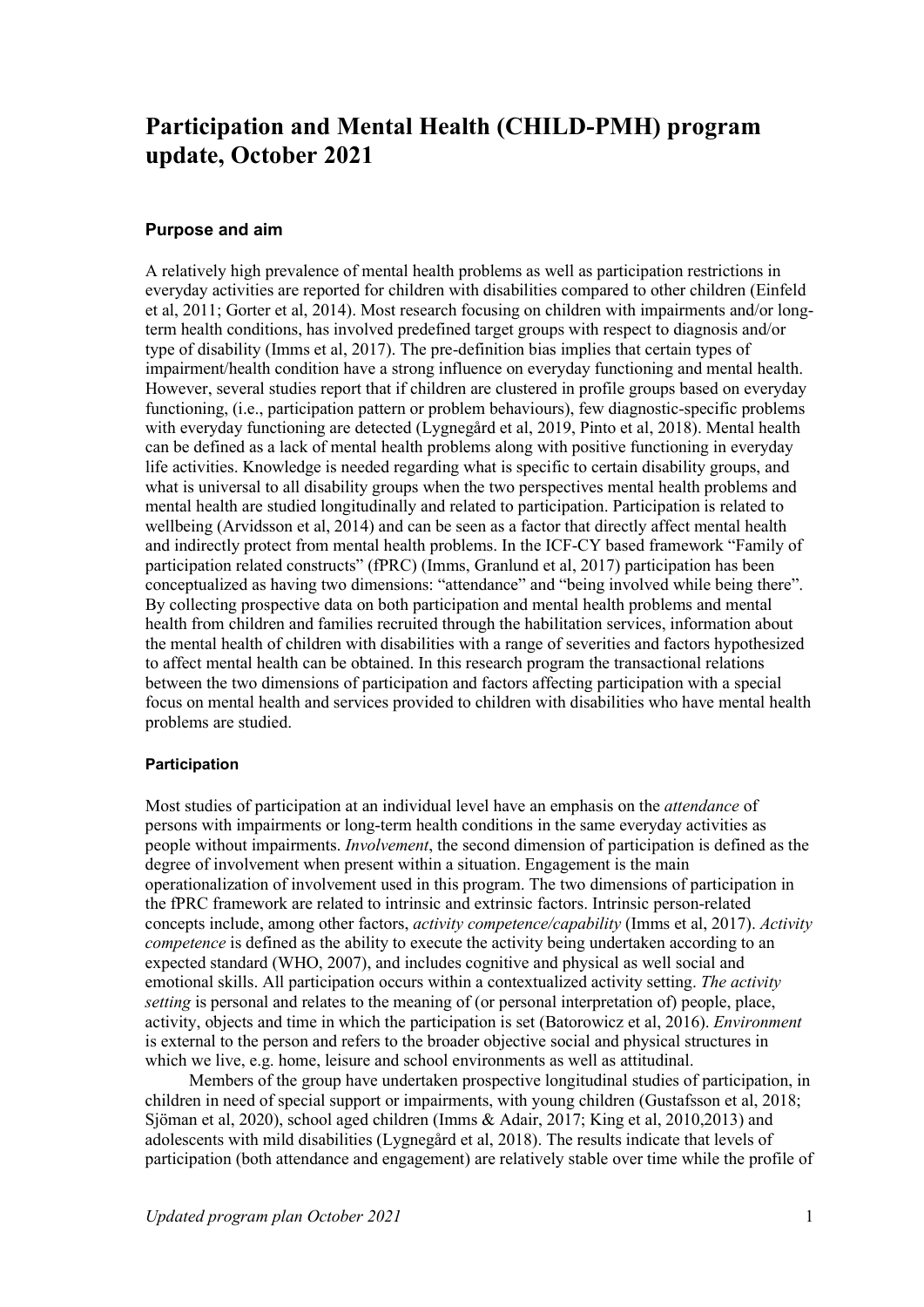activities that children and adolescents participate in, changes with societal expectations and life roles (Lygnegård et al, 2018; Imms & Adair, 2017). Environmental factors such as socioeconomic status, family coherence and parent-child interaction patterns are strong predictors of level of participation but do not predict changes in participation patterns as evidenced by the stable levels of participation. However, neither the longitudinal trajectories of mental health and mental health problems or the process specific factors contributing to mental health outcomes are identified in these studies.

Understanding how transactional processes involving mental health problems, and mental health impact on participation across childhood is essential in order to identify appropriate interventions for vulnerable groups.

#### <span id="page-4-0"></span>*Mental health, mental health symptoms and mental illness*

In this program participation is seen as a positive indicator of functioning related to mental health. Concerning mental health problems in children and adolescents, subthreshold symptoms for mental health problems or risk factors for future mental health issues are important to identify. Several cross-sectional studies indicate that groups of children and youth with different types of impairments and long-term health conditions are overrepresented when mental problems are surveyed (e.g., Harrowell et al, 2017). Preliminary longitudinal data concerning adolescents with self-reported Neurodevelopmental Disorders (NDD) from the LoRDIA (LOngitudinal Research Development In Adolescence) program indicates that, on average, conduct problems decrease with time while emotional problems increase. In this program, mental health problems, rather than mental disorders, are in focus since problems that are under the diagnostic threshold can cause difficulties with everyday functioning.

#### <span id="page-4-1"></span>*Relating mental health to the fPRC framework*

Several cross-sectional studies, both our own (Gustafsson et al, 2018; King et al, 2013; Lygnegård et al, 2018) and others (Aydogan, 2012) indicate that there is a moderate negative relationship between participation and mental health problems. Using self-ratings, proxy ratings, and/or observations, studies have found that children and adolescents with mental health or behaviour problems also have lower participation both in terms of attendance in activities and involvement while attending. However, there are also indications that children's positive sense of self as well as responsive adults, positive family atmosphere (King et al, 2009) and positive peer interaction (Sjöman et al, 2016) can enhance experiences of participation despite behaviour problems. How participation, mental health problems and participation-related intrinsic and extrinsic factors interact over time in transactional patterns is less well known. Nor is it well known if and how services are provided to children and parents directly affects the participation outcome and mental health of children.

#### <span id="page-4-2"></span>*Participation in the intervention process*

Our studies of school aged children with mild intellectual disability (MID) show that children with MID can be taught goal setting strategies that lead to goal attainment and higher ratings in self-determination (Garrels & Arvidsson, 2019) that in turn seem to affect engagement in school activities. Studies based on growth curve modelling by Dunst and his colleges (2009, 2012) show that families report higher wellbeing and better child functioning when they have been collaborating with professionals who work in a family centred fashion. In a Swedish study, Huus et al (2017) reported that parents to children with mild intellectual disability who rate the support from social services and habilitation services as very useful also rate their need for support lower and their self-efficacy in being a parent higher. The results indicate that high child and care provider involvement in the intervention process may promote wellbeing. Children with disabilities can be involved to a large extent in assessment (Dada, Arvidsson et al, accepted) if methods and instruments used in the intervention process are adapted to the characteristics of children and families. We are now validating two participation measures. One measure, FUNDES Child-SE based on parent reports of their child's frequency of participation in activities and perceived engagement in activities attended (Axelsson, et al, 2021; Gothilander et al., in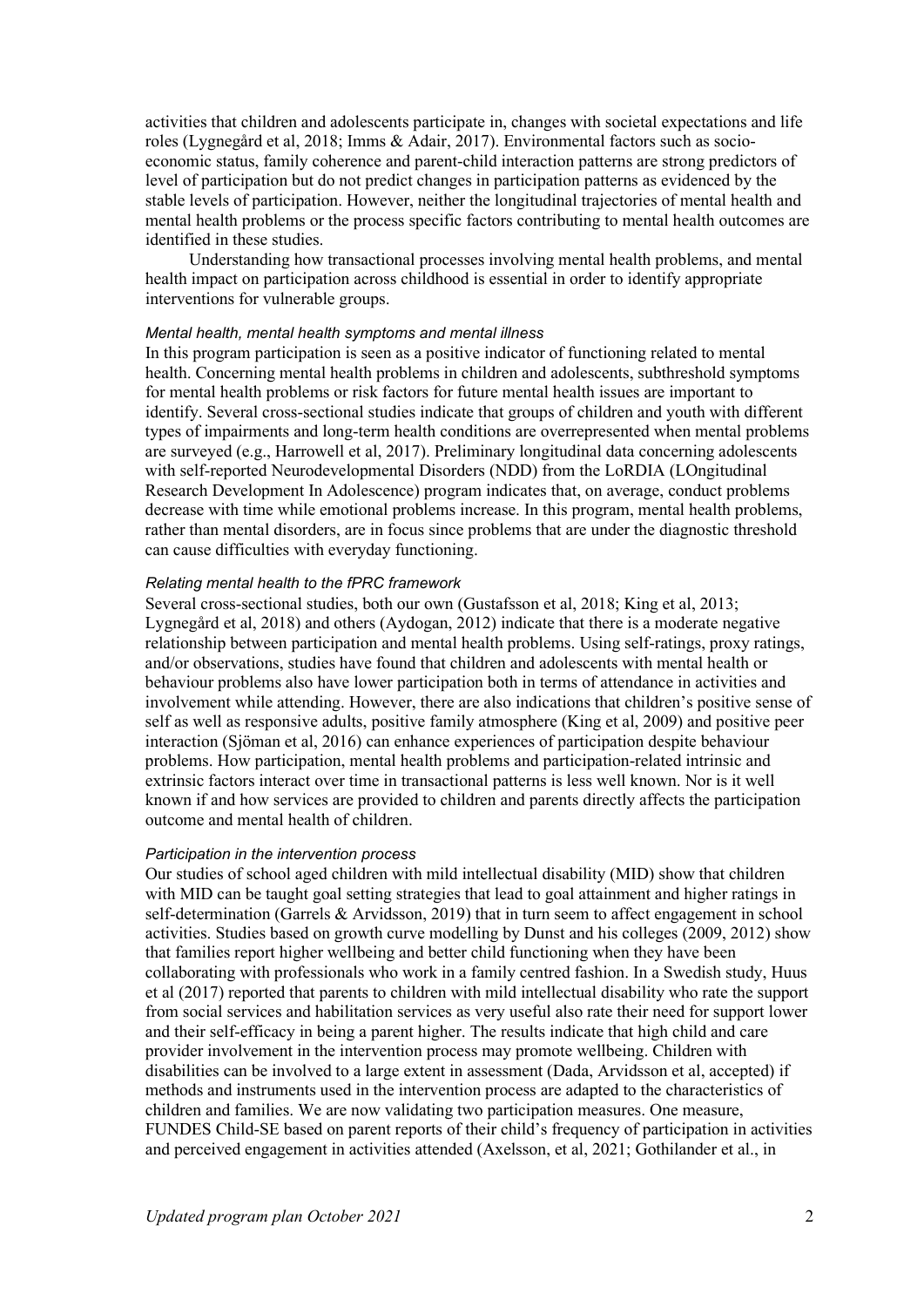prep). This measure also captures child capacity by ratings of independence in everyday activities. Another tool focuses on self-ratings of participation though structured interviews with children Picture My Participation (PMP) (Arvidsson et al, 2019, 2021). By using both tools we obtain data on differences in child and care provider perceptions of participation. Earlier studies indicate that their perceptions differ, and that the child's own voice is important in intervention decisions (Liao et al, 2019; Dada et al, 2020).

Regarding the influence of professionals' engagement with parents and children in the intervention process, both the treatment process literature (Armitage, Swallow, & Kolehmainen, 2017) and the literature on theory-based program evaluation (Harachi et al., 1999) stress the importance of identifying active ingredients and program processes, and the mechanisms by which these elements of the program affect desired outcomes (King et al, 2019). Studies have pointed both to the importance of a program structure that facilitate care provider and family involvement (Bailey et al, 2005, Dunst et al 2009) and to the importance of creating a supportive program atmosphere with multiple opportunities for social interaction, and personal growth; (King et al., 2016). In addition, collaborative problem solving is a key ingredient in parentprofessional collaboration in habilitation services (Ylvén & Granlund, 2015). How the organization of the habilitation process is related to the engagement of children and care providers in individual sessions has not been studied.

#### <span id="page-5-0"></span>*Participation as a unifying program construct*

The relationship between the two participation dimensions, attendance and involvement, will be investigated in depth and considered in relation to mental health of children and young people. We argue that there are both impairment/diagnosis specific problems and universal problems on body, activity and participation levels (Wallander & Varni, 1998). The closer we get to participation the more different diagnostic groups have in common. Is it the same for mental health problems? Different impairments may generate partly different solutions for the same everyday problem that is experienced. Is this applicable also to mental health problems? In addition, we argue that by supporting participation of the child and family in everyday environments, children and adolescents with impairments and/or long-term health conditions will gain higher wellbeing and perceive fewer mental health problems (Palisano et al, 2012). The two dimensions of participation can also be applied to the environments where children meet service systems, e.g., habilitation services or social services. Do the child and family attend planning meetings and are they engaged when they do attend? Our previous studies indicate that assessment instruments and methods are needed that are adapted to support children in reporting their own participation and perceived mental health problems and support parents in being active in planning and implementing support (Adair et al, 2019; King et al, 2015).

#### <span id="page-5-1"></span>*Inclusive research*

This research program is partly based on an inclusive research design. Inclusive research cannot be translated into one particular way of doing things; the options are extensive (Walmsley, 2004). However, some characteristics and principles for inclusive research can be seen. (Walmsley and Johnson, 2003): The research problem must be one that is owned by disabled people (not necessarily initiated by them). It should be relevant to people with disability. It should be collaborative, people with disabilities should be involved in the process of research and should exert some control over process and outcomes. The questions asked, process used, and reports given must be acceptable to people with disabilities. In this program children and adolescents with disabilities and their care providers primarily have been included in the second part of the program, i.e., habilitation intervention studies. In the first part of the study, the longitudinal study, children and care providers have been consulted about the content and format of assessment instruments and about formulating information materials. The second part of the study, habilitation interventions, is more directly designed to be inclusive. Advisory groups with adolescents, care providers, professionals and researchers have been formed in participating regions. These advisory groups provide advice and make decisions about the process (see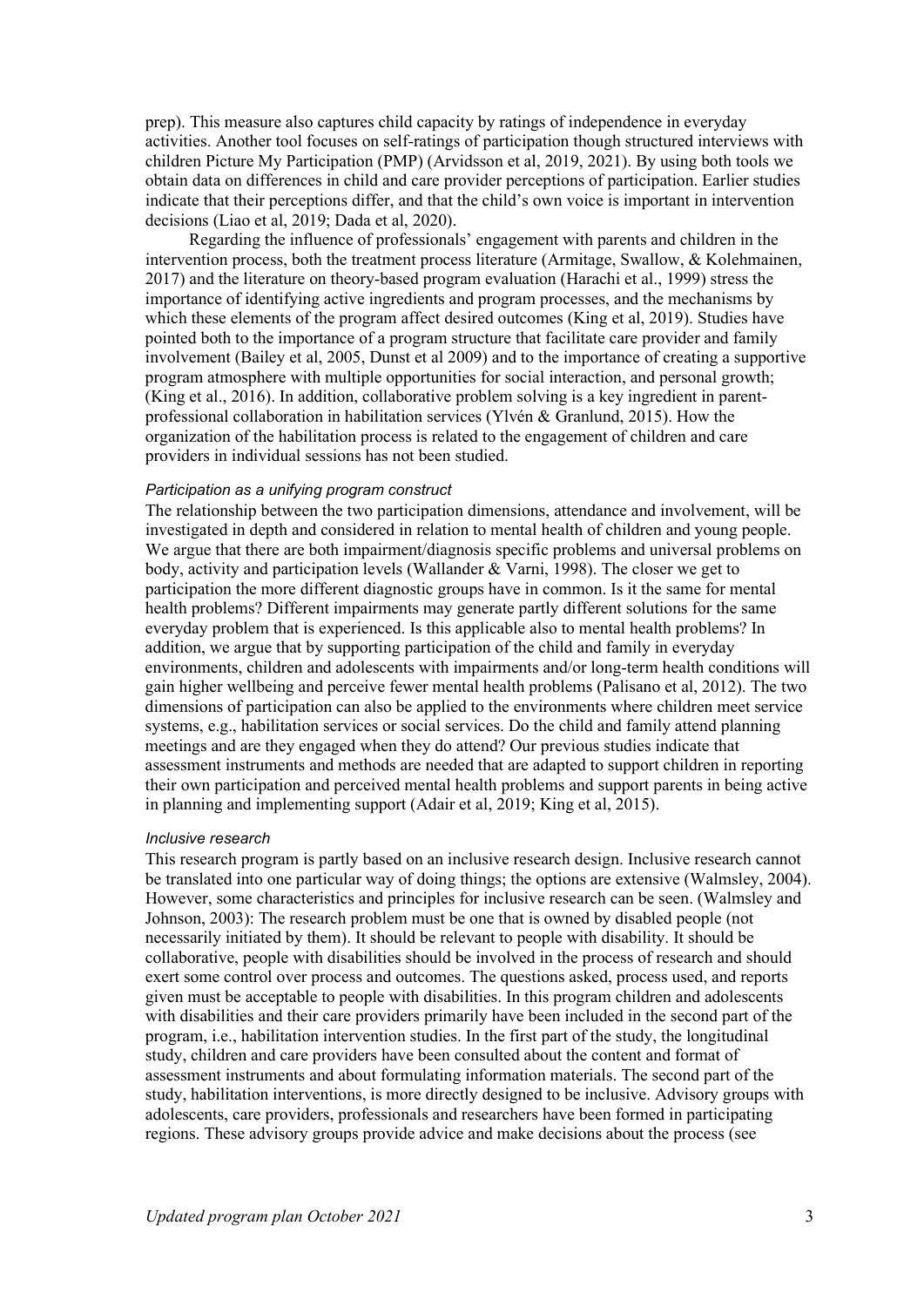Flowchart on page [12\)](#page-14-3) care providers and adolescents are paid a small honorarium per hour for their participation. This has been financially supported by Jönköping University.

## <span id="page-6-0"></span>**Program description**

The program has four sub-aims:

- (i) To investigate *the longitudinal interrelationships between the two dimensions of participation – attendance and involvement in a life situation* – in order to identify aspects of the two participation dimensions, as well as mental health problems and wellbeing that can be addressed through interventions aimed at improving mental health.
- (ii) To investigate the *common trajectories of participation, mental health problems and factors related to these pathways in children and adolescents (4-18 years of age) with impairments or long-term health conditions.* The intent is to identify or verify factors that can be targeted for intervention.
- (iii) To investigate *how children and parents participate in the different steps of the intervention process and/or group programs* – in order to identify aspects of the process that can be targeted for intervention.
- (iv) To develop and evaluate accessible *interventions aimed at increasing child and family participation in the intervention process.*

An ethical approval from the National Agency for Ethical Vetting has been obtained for the first three aims in 2019. A supplementary ethical application is necessary for the fourth aim since content and form of interventions are not yet decided. In Table 1 the revised time plan for the whole program is presented.

| Program                                 | 2019                                          | 2020                                                                          | 2021                                                   | 2022                                                   | 2023                                                   | 2024                                        |
|-----------------------------------------|-----------------------------------------------|-------------------------------------------------------------------------------|--------------------------------------------------------|--------------------------------------------------------|--------------------------------------------------------|---------------------------------------------|
| part                                    |                                               |                                                                               |                                                        |                                                        |                                                        |                                             |
| Longitudinal<br>study                   | Ethical<br>approval                           | Data<br>collection<br>wave 1                                                  | Cont. data<br>collection<br>wave 1 and<br>start wave 2 | Cont. data<br>collection<br>wave 2 and<br>start wave 3 | Cont. data<br>collection<br>wave 3                     | Finalizing<br>analyses                      |
| Habilitation<br>intervention<br>studies | Ethical<br>approval<br>and<br>focus<br>groups | Base line<br>measures,<br>Focus groups<br>and planning<br>of<br>interventions | Focus groups<br>and planning<br>of<br>interventions    | Interventions<br>and<br>evaluation of<br>interventions | Interventions<br>and<br>evaluation of<br>interventions | Writing up<br>and<br>integrating<br>results |
| Steering<br>group<br>meetings           | X X                                           | $\boldsymbol{X}$                                                              | X                                                      | X                                                      | X                                                      | X                                           |

*Table 1: Time plan and implementation*

The time plan shown is the revised plan based on the Covid pandemic situation. Changes concern how data are collected and the number of data collection points in the longitudinal study. In the habilitation intervention studies the number of focus groups have changed.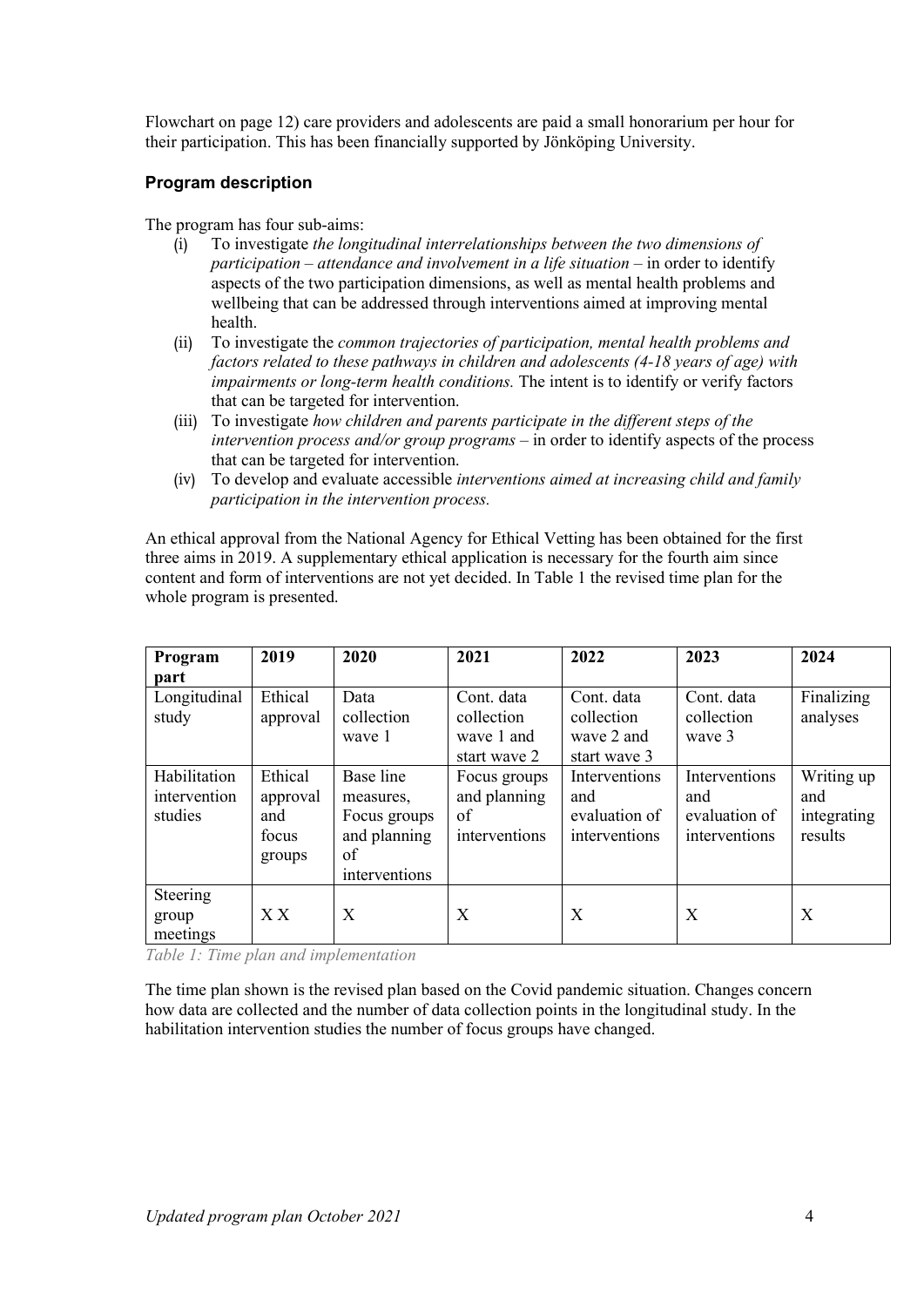## <span id="page-7-0"></span>**Participating researchers**

| Jönköping       | Linköping      | Mälardalen      | <b>Orebro</b> | <b>Bloorview</b> | Murdoch        |
|-----------------|----------------|-----------------|---------------|------------------|----------------|
| University,     | University     | University      | Region        | Research         | research       |
| CHILD           |                |                 |               | Institute        | Institute,     |
|                 |                |                 |               |                  | Melbourne      |
|                 |                |                 |               |                  | University     |
| Mats Granlund   | Henrik         | Lena Almqvist   | Lars-Olov     | Gillian King     | Christine Imms |
| Karina Huus     | Danielsson     | Anna Ullenhag   | Lundqvist     |                  | Jacinta        |
| Eva Björck      | Lisa Palmqvist | Jennifer        | Susann Arnell |                  | Pennacchia     |
| Lilly Augustine | Magnus         | Gothilander     | Eva Resare    |                  |                |
| Anna Karin      | Ivarsson       | *Torun Täljedal |               |                  |                |
| Andersson       | Lina Homman    |                 |               |                  |                |
| AnnaKarin       | Pia Ödman      | (*at Uppsala    |               |                  |                |
| Axelsson        |                | University)     |               |                  |                |
| Frida Lygnegård |                |                 |               |                  |                |
| Karin Bertills  |                |                 |               |                  |                |
| Charlotte       |                |                 |               |                  |                |
| Karlsson        |                |                 |               |                  |                |
| Linda Sjödin    |                |                 |               |                  |                |

*Table 2: Participating researchers*

## <span id="page-7-1"></span>**Researchers linked to program**

Associate professors Ai-Wen Hwang and Lin-Ju Kang, Chang Gung University, Taiwan Rob Brooks, PhD, Leeds-Beckett University, UK Will Farr, PhD, Sussex Community NHS Foundation Trust Professor Dana Anaby, McGill University, Canada Professor Shakila Dada, University of Pretoria, South Africa

## <span id="page-7-2"></span>**Supplementary projects and projects linked to the program**

In a large research program running for 5 years there are always several activities ongoing at the same time. Some of these activities are planned while other are necessary to add based on circumstances not controlled by the program or because of opportunities that show up. Below are some of these activities named. Short abstracts for each activity are presented in appendix 1.

#### <span id="page-7-3"></span>**Studies aimed at validating assessment instruments used in the program**

- Validating *Styrkor och Svagheter i Familjen* (SSF/FIQ) for use in the longitudinal study
- Validating FUNDES participation instrument for use in the longitudinal study
- Validating PRIME for use in the involvement in the intervention process study

## <span id="page-7-4"></span>**Studies aimed at developing procedures and methods for involving children and care providers in research as subjects or co-researchers**

- Methodology for adapting data collection involving children with disabilities, based on data on assessors' strategies from the longitudinal study and a systematic review of adaptations done in longitudinal studies.
- Experiences of being involved in inclusive research and testing a manual for inclusive research methodology in collaboration with care providers, children and habilitation professionals, CP-ACHIEVE (Australia) and CAAC (South Africa).
- Testing strategies for inclusive research methodology in collaboration with CP-ACHIEVE (Australia) and CAAC (South Africa), (Malin Stensson, Berit Möller Christensen, Juan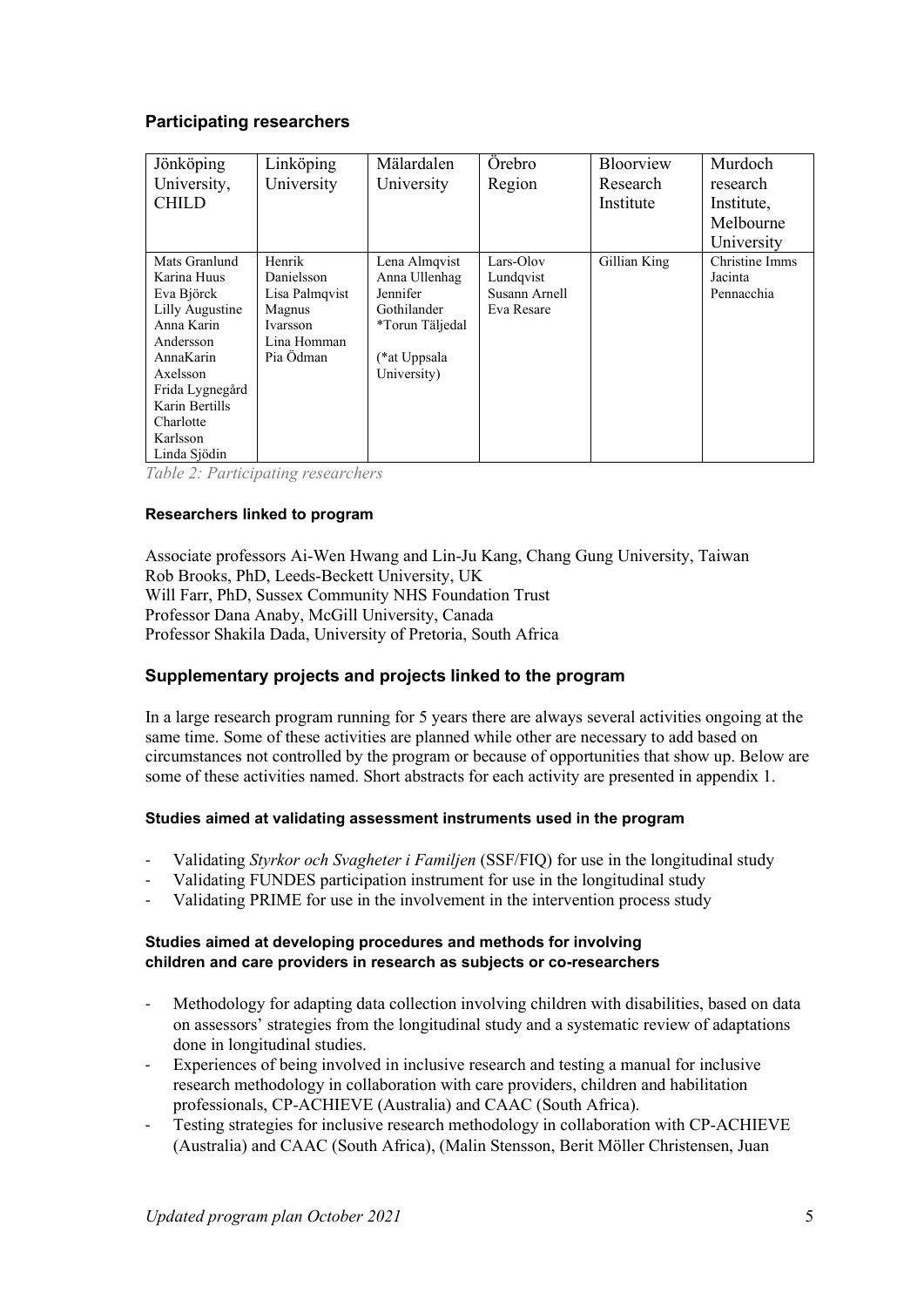Bornman). A questionnaire concerning inclusive practise in research is currently being developed and will be tested this autumn (2021) on all CHILD researchers.

## <span id="page-8-0"></span>**Studies supporting the further implementation of CHILD-PMH program**

- Identifying and evaluating instruments measuring mental health in children with disabilities a scoping review (master student Estrella Torres Cabo).
- Developing and testing an adapted measure for assessing mental health in children with impairments (Magnus Ivarsson, Lilly Augustine, Lena Almqvist, Mats Granlund).

## <span id="page-8-1"></span>**Studies aimed at testing program questions using other data than CHILD-PMH**

- Mental health problems, capability and attendance for children with physical impairments. In collaboration with Chang Gung University, (Taiwan).
- Trajectories of self-rated Participation, Mental Health and Mental Health Problems in Adolescents with Self-reported Neurodevelopmental Disorders (Lilly Augustine).
- The utility of ICF for statistical analyses of mental health data. Using LoRDIA data (Lilly Augustine).
- Mental health in children with NDD comparing flourishing and languishing children with self-reported NDD. Using LoRDIA data (master student Lotte Moes).
- Mental health in children with NDD or physical disabilities  $-$  a comparative study. Using LoRDIA data (master student Nida Rehman).
- Perceptions and Experiences of Social Participation in Physical Activities Among Youths with Physical Disabilities in Greece -a qualitative study (master student Aikaterini Aranti).
- Professionals' perceptions of care providers and children's engagement in encounters and how they as professionals enhance engagement in clients. Data collected in Greece (master student Marios Nikolopoulos).

#### <span id="page-8-2"></span>**Studies using CHILD-PMH data for other aims related to program aims**

- The mental health of children with disabilities with a migrant background and the wellbeing of their care providers (Torun Täljedal).
- Using the ICF as a common language for statistical analyses of mental health (Lilly Augustine).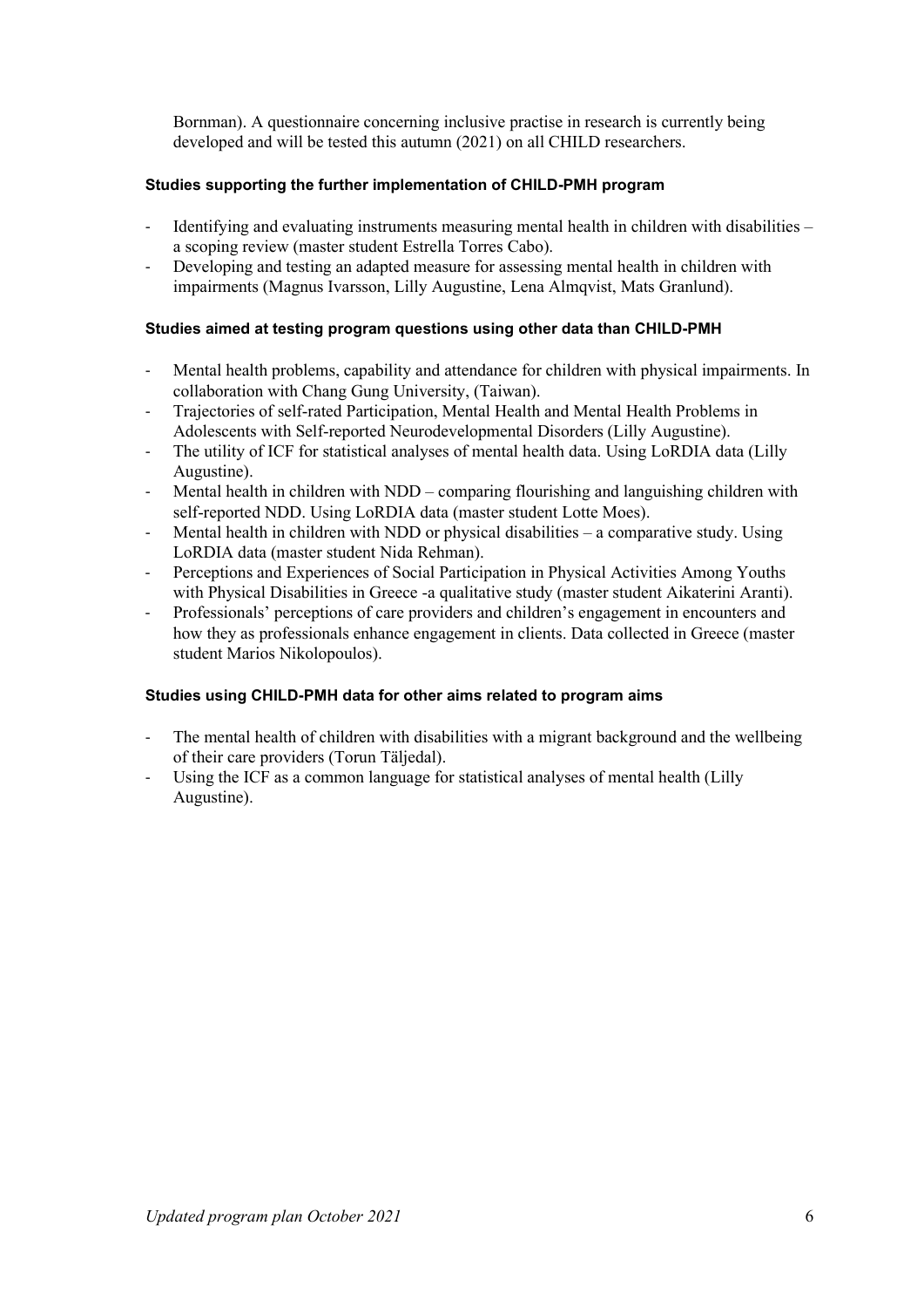## <span id="page-9-0"></span>**Design and method of the longitudinal study**

#### <span id="page-9-1"></span>**Changes following from the Covid pandemic and lock-down**

Because of the Covid pandemic, data collection in the longitudinal study was postponed spring 2020 and has started in November/December 2020. The first wave of data collection is based only on web-based questionnaires of paper-based questionnaires from care providers. The postponed data collection provided the opportunity to use researcher time to a collaboration around a "position paper" in which researchers engaged in the longitudinal data collection discussed the constructs mental disorder, mental health problems, mental health/wellbeing and participation (Granlund et al, 2021). In addition, a systematic review of longitudinal studies of mental health problems in children with disabilities is ongoing (Danielsson et al, in prep.). The review is registered in PROSPERO to facilitate publishing of the results. Most researchers in the longitudinal study participate as reviewers. Finally, by using data from other ongoing longitudinal studies where researchers from the program, participate hypotheses regarding the relationship between mental health problems, mental health and participation have been tested (Hwang et al, 2020; Augustine et al, 2021; Augustine et al, submitted).

Present design: Longitudinal prospective study following children in two age cohorts (children with disabilities followed from 4-6 yrs (2019) to 10-11 years of age and followed from 10-12 yrs (2019) to 16-17 years of age.

Participants: Children and their families for the prospective study were recruited from two age cohorts from five regional habilitation centres that consented to participate (Östergötland, Örebro, Västmanland, Jönköping and Gävleborg). All children within the specified age ranges, in 2019, in these centres, were used as a basis for recruitment, about 2400 children. With the help of the habilitation centres, written information about the study was sent to appr. 1500 families by researchers. Families expressing interest to the researchers by providing written consent from both parents participated. Children were asked for assent. The external attrition rate is at present almost 90%. Due to the Covid pandemic the external attrition is higher than expected. For this reason, among families consenting, we decided not to collect data directly from the children in the first wave. We relied on only collecting data from care providers with the help of web-based questionnaires or paper versions posted to care providers. Another reason for attrition is the amount of newly arrived refugee families from Middle East/Africa that might not understand Swedish. A rough estimation based on our sample indicate that somewhere in between 30 to 40 % of the population have this background. We therefore added a second round of recruiting children and care providers to the first wave in which all information material and questionnaires were translated into Arabic, English and Somali.

Participating families in data collection wave 1: Cohort 1: 81 Cohort 2: 80 Total both cohorts: 161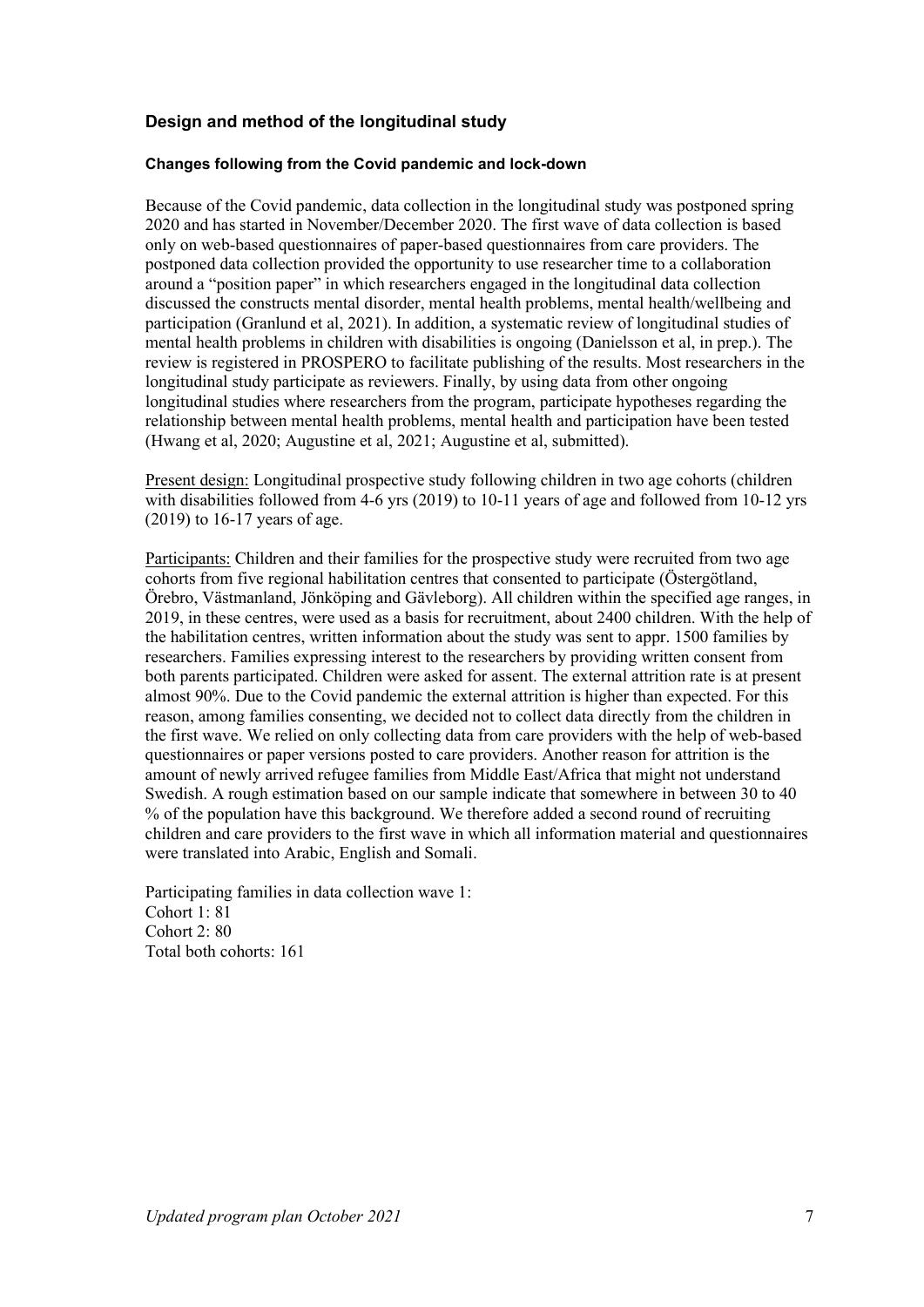Procedure: In the prospective study, families providing informed consent are followed with yearly collection of data on mental health problems (Strengths and Difficulties Questionnaire; (SDQ), participation (FUNDES Child-SE and Picture My Participation (PMP)), wellbeing (Cantril's ladder) and factors hypothesized to affect mental health that may arise from within the child, family, school and encounters with habilitation services.

Families are asked to provide information with approximately one year between data collections on an individual basis. Data are collected via web-based questionnaires and/or structured telephone interviews completed by parents. Interpreter service can be arranged for parents who do not speak Swedish. However, no family has so far asked for this service, they tend to ask relatives for language support instead. Data from children will, during autumn 2021, be collected with the help of structured face-to-face interviews with parent attendance if necessary for support. Interviews will be implemented by researchers. In the structured interviews a Talking Mats procedure with picture/symbol support will be used for children having cognitive, speech and/or physical impairments that make a traditional structured interview difficult to apply. This approach has been trialled in conjunction with the validation of the PMP (Arvidsson et al, 2019, 2021).

Instruments: Questionnaires concerning the outcomes participation and mental health are collected from both children (SDQ, PMP, EQ5D-Y sadness scale, Wellbeing/Cantril's ladder) and parents (FUNDES Child-SE, SDQ, EQ5D-Y sadness scale). For data collection wave 2 a measure of mental health will be added.

Questionnaires concerning factors hypothesized to affect participation and mental health problems (predictor variables) collected from families can capture children's health related quality of life (EQ-5D-Y all scales except for sadness); family impact questionnaire (FIQ/SSF). In addition, questions about parents' perceptions of involvement in the habilitation process (Björck-Åkesson & Granlund, 1995) are collected. Proxy ratings of children's impairments are made with the help of the Ten Question Screen (TQS). Children's perceptions of school environment, peers and social contacts on the internet will be collected from children from wave 2 and onwards. Several researchers are involved in analysing these data.

In addition to the measures named above, there is retrievable information from the HabQ register on whether the families have participated in basic family support regarding five different areas: 1) information and counselling to care providers, 2) psychosocial counselling to parents, 3) support to actively participate in habilitation planning, 4) parenting group, and 5) support in coordinating services and support. These data are only available for those children whose parents are registered in HabQ. See [Table 3](#page-11-0) for instruments used in the longitudinal study.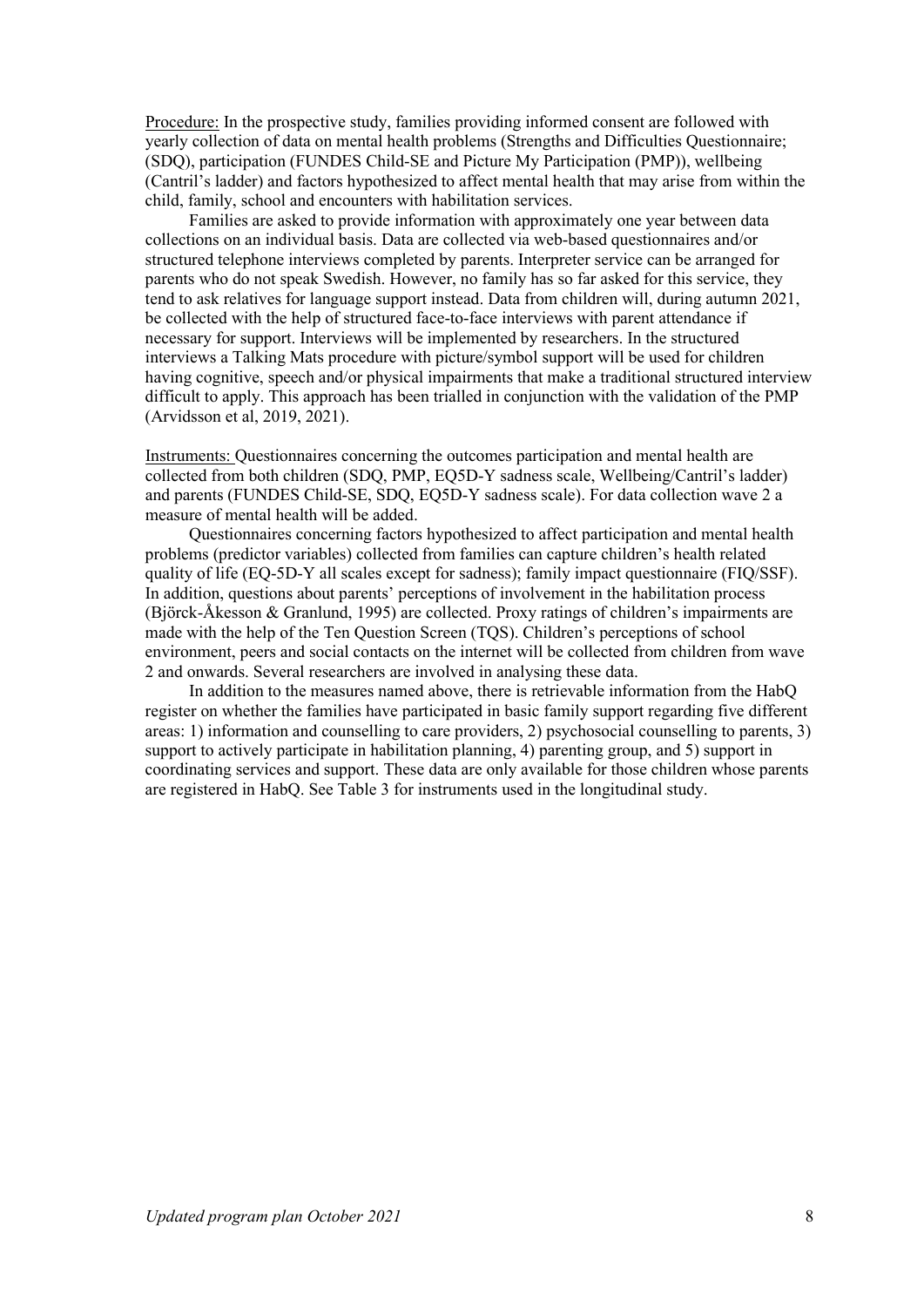| <b>Outcome Measures</b>            | Setting/type covered          | Aspect of construct rated          | <b>Proxy or self-rating</b>              |
|------------------------------------|-------------------------------|------------------------------------|------------------------------------------|
| <b>FUNDES Child-SE</b>             | Home, community, school       | Independence in performing         | Proxy rating by                          |
| (prospective)                      |                               | Frequency of attending             | parents. Using other                     |
| participation                      |                               | Engagement when attending          | children same age as                     |
|                                    |                               |                                    | comparison                               |
| <b>PMP</b>                         | Home, community,              | Frequency of attending             | <b>Child self-rating</b>                 |
| (prospective)                      | (school)                      | Engagement when attending          | with symbol support                      |
| participation                      |                               |                                    | and Talking Mats                         |
| Wellbeing - Cantril's life         | One item                      | Overall wellbeing - scale from 0   | Proxy young cohort,                      |
| satisfaction ladder                |                               | to 10 illustrated on ladder        | <b>Child self-rating</b><br>older cohort |
| <b>SDQ</b>                         | Hyperactivity, conduct,       | Scale from no problem to severe    | Proxy young cohort,                      |
| (prospective)                      | emotional, peer problems,     | problems                           | <b>Child self-rating</b>                 |
| Mental health problem +            | prosocial                     |                                    | older cohort                             |
| prosocial                          |                               |                                    |                                          |
| EQ5D-Y                             | Scales "pain and              | Scale (3 grades no problems to lot | Proxy young cohort,                      |
| (prospective) only                 | discomfort" and "worried,     | of problems)                       | <b>Child self-rating</b>                 |
| anxiety/depression part)           | sad or unhappy"               |                                    | older cohort                             |
| <b>Environmental factors</b>       | Measure/subscale              | <b>Aspect rated</b>                | Proxy or self-rated                      |
| <b>FUNDES Child-SE</b>             | Items about barriers in       | Perceived facilitator or barrier   | Proxy rated                              |
|                                    | environment                   |                                    |                                          |
| <b>PMP</b>                         | Items about barriers and      | Perceived facilitator or barrier   | Child self-rating                        |
|                                    | facilitators in environment   |                                    |                                          |
| <b>SSF/FIQ</b>                     | Family                        | Feelings 13 items,                 | Self-rated family                        |
| (Prospective)                      | Dynamic predictors            | Social im. 6 items                 |                                          |
|                                    |                               | Economy 5 items                    |                                          |
|                                    |                               | Partner 5 items                    |                                          |
|                                    |                               | Siblings 6 items                   |                                          |
|                                    |                               | Stress 2 items                     |                                          |
| Items from HBSC                    | Peer environment              |                                    | Self-rated child                         |
| (prospective)                      |                               |                                    |                                          |
| Friends real                       |                               | 1 item<br>3 items                  |                                          |
| Friends internet<br>$\bullet$      |                               |                                    |                                          |
| Items from <b>HBSC</b>             | School environment            |                                    | Self-rated child                         |
| (prospective)                      |                               | 3 items                            |                                          |
| School/teacher                     |                               | 3 items                            |                                          |
| Peers in school                    |                               |                                    |                                          |
|                                    |                               |                                    |                                          |
| SSF/FIQ                            | Perception Service            | Contact with professionals 5       | Self-rated family                        |
| (prospective)                      | provider                      | items                              |                                          |
| Family involvement                 | Habilitation process          | Interaction with professionals 4   | Self-rated family                        |
|                                    | (prospective)                 | items                              |                                          |
| <b>Child factors</b><br>Body level |                               |                                    | Tested/professional                      |
| Static predictors                  | GMFCS parental<br>$\bullet$   | Motor capacity                     |                                          |
|                                    | rating<br>Ten Question screen | Ten questions about impairments    | Parent rating of child                   |
|                                    |                               |                                    |                                          |
| Activity competence                | <b>FUNDES Child-SE</b>        | Capability (independence)          | Professional/parent                      |
| Dynamic predictors                 | (prospective)                 |                                    |                                          |
| <b>Family demographics</b>         |                               | Living, circumstances, education,  | Parent information                       |
|                                    |                               | family composition                 |                                          |

<span id="page-11-0"></span>*Table 3: Instruments used in longitudinal study*

Note; FUNDES Child-SE = Functioning scale of the disability evaluation system, PMP = Picture My Participation, SDQ = Strength and Difficulties Questionnaire; EQ5D-Y = Euro Quality of Life 5 dimensions youth version, SSF = *Styrkor och svagheter i föräldraskapet*, HBSC = Health Behavior in School Children, GMFCS = Gross Motor Functioning Classification system short version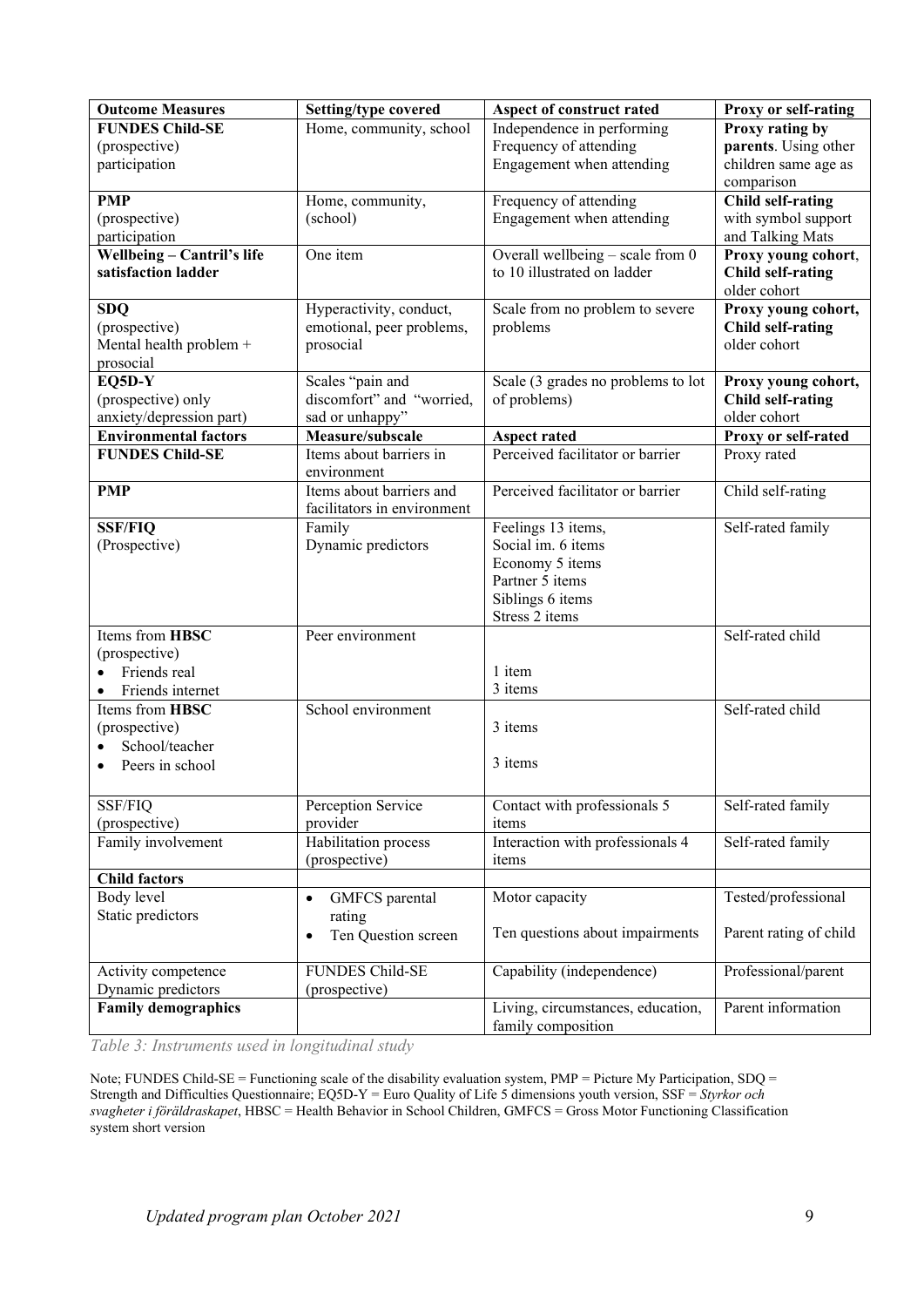#### <span id="page-12-0"></span>**Validation and psychometric properties**

FUNDES Child-SE - Child (Functioning Scale of the Disability Evaluation System) based on the CASP (Child and Adolescent Scale of Participation) measure was originally validated in Taiwan (Hwang AW, Yen CF, Liou TH, Bedell G, Granlund M, Teng SW, Chang KH, Chi WC, Liao HF, 2015) reporting good validity and reliability. In Sweden, scales concerning engagement in activities attended and barriers have been added after forward and backward translation. Cognitive interviews have been undertaken to begin the validation process. Data currently collected in Sweden is used for test-retest and construct validation (CFA) of a new version (20 items) only using participation questions with a scale. The instrument includes four scales: 1) level of independence in performing activity, 2) frequency of attending activity, 3) engagement in activity and 4) barriers for participation. Ethical permission to use and adapt the scale has already been obtained (Dnr 2017/496-31). Data collection is done with the help of the 5 local habilitation centres.

Picture My Participation (PMP) is currently being validated with data from South Africa, China and Sweden. Content as well as construct validity is acceptable to good (2019, 2020, 2021). Questions are asked about frequency of attending, engagement, and importance of activity. In addition, questions are asked about facilitators and barriers for participation

Strength and Difficulties Questionnaire (SDQ) was originally designed to be completed by parents (Goodman, 1997). It has five subscales whereof four describe mental health problems and one prosocial skill. SDQ has satisfactory internal consistency and test-retest reliability (Goodman, 2001). SDQ is currently being validated in Sweden for young adolescents with selfreported neurodevelopmental problems using self-ratings from another longitudinal study. Interrater agreement is acceptable between parents and adolescents. The agreement is lower for the general population between teacher and adolescent ratings. However, for the group of students with self-rated neurodevelopmental difficulties the agreement is higher, indicating that SDQ fits a clinical sample better than a typically developing sample (Augustine et al, In prep). Analyses further indicate that SDQ is a well-functioning instrument over time, but dependent on sufficient sample sizes in order to detect differences.

Euro Quality of Life 5 Dimensions Youth version (EQ5D-Y) has been validated in a crossnational study involving 8 countries (Sweden is one of them) (Ravens-Sieberer et al., 2010), It includes five dimensions; mobility, looking after myself, doing usual activities, pain and discomfort and feeling worried, sad or unhappy. In the study by Ravens-Siebrer et al (2010) selfreported SDQ ratings were used for a known group comparison. The dimensions "pain and discomfort" and "feeling worried, sad or unhappy" identified children with high ratings in SDQ. Both these dimensions are used in the study.

*Styrkor och stress i föräldraskapet* (SSF) based on Family Impact Questionnaire (FIQ) (Donenberg & Baker,1993) will be validated with the help of de-identified data extracted from the HabQ. A previous Swedish study reported good to acceptable reliability (Cronbach's alpha) (Falck & Ternert, 2016). Ethical permission for validation using both HabQ data for testing construct validity and a new data collection for test-retest validity is ongoing.

Family involvement was originally developed and used in the USA (Bailey et al, 1992). A Swedish version was used by Björck-Åkesson and Granlund (1995). The instrument contains four items about involvement in assessment decisions, participation in the assessment procedure, goal setting and intervention. Parents and professionals rate the current state as well as the ideal state in terms of involvement. A comparison of pairs of parental and professional ratings revealed no differences in how the current state was rated, indicating a relatively good inter-rated reliability (Björck-Åkesson & Granlund, 1995).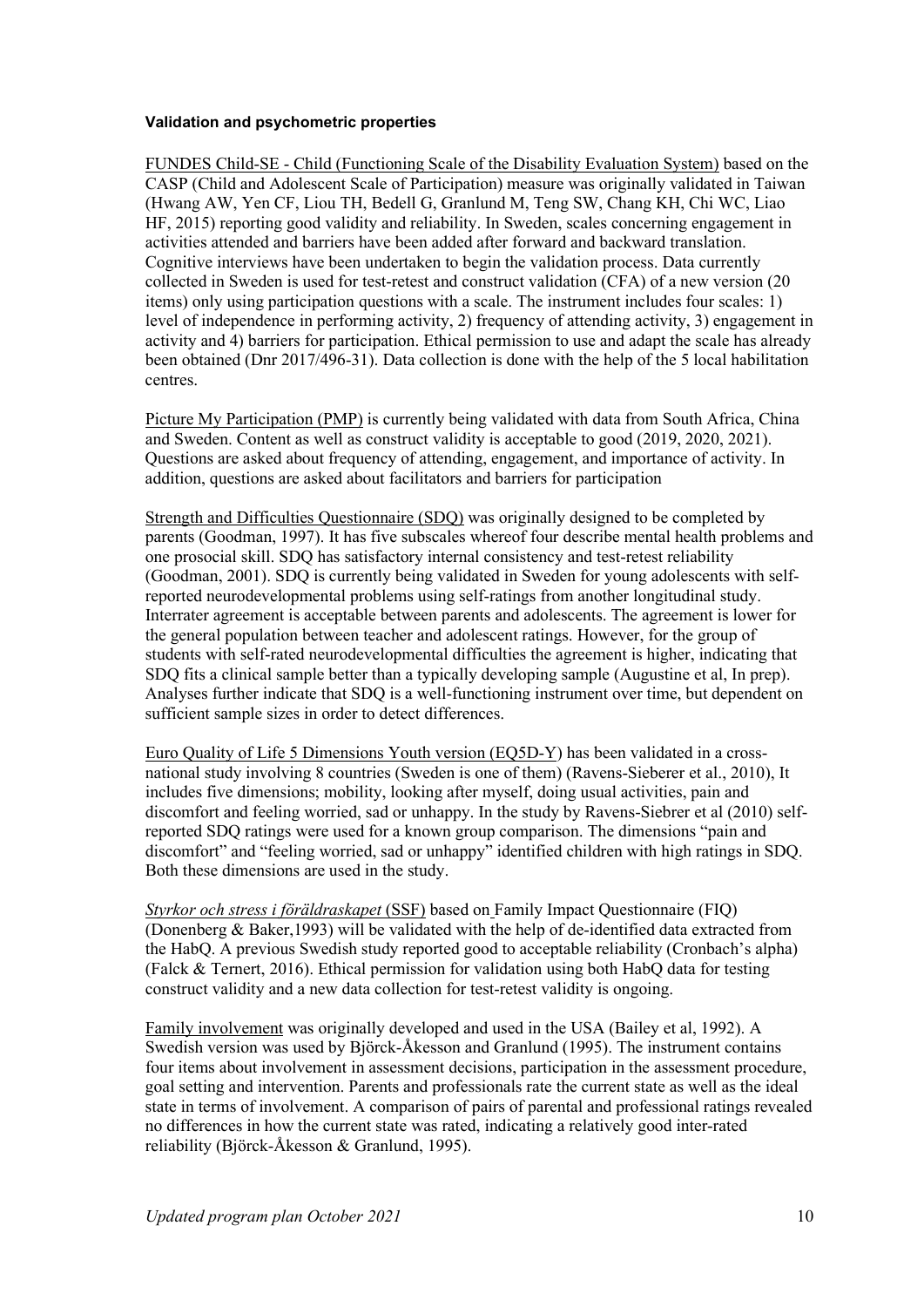Health Behavior in School Children (HBSC). Data on health behaviors has been collected in schools since 1983, and now covers cross sectional collections (11-, 13- and 15-year-olds) in approximately 40 countries (Roberts et al, 2009). Scales vary between items. In this study questions concerning perceived school environment, peers in school and peers in leisure time and on the net will be used. Questions regarding teacher support was piloted prior to the 2009/2010 study and questions gathered in HBSC were also tested in seven countries showing a good loading (Torsheim et al., 2010). Questions regarding peers have been used since 1993 in HBSC, and with the current scale from 2005. It has been used in multiple studies and validated both in a Norwegian study (Torsheim, Wold, and Samdal 2000) and in a cross-national study, including 7 countries, indicating a good factor loading with 66% explanation in one factor (Torsheim et al, 2010). Some of the peer relations items are taken from the Intensity of Electronic Media Communication Questionnaire in the HBSC. The Electronic Media Communication Questionnaire consists of 4 questions about: how often you have online contact with a close friend; or with friends from a larger friend group; friends you got to know through the internet but didn't know before; and other people than friends. Of these 4 questions, 2 were previously used and validated by EU Kids online and Net Children Go Mobile project (Mascheroni & Olafsson (2014).

Cantril's life satisfaction ladder comprises one item on general wellbeing and is used in WHO surveys of children. Respondents are presented with the picture of a ladder with steps ranging from 0 to 10 and asked to indicate where on the ladder they 'feel they are standing at the moment with the top of the ladder (10) representing the best possible life and the bottom (0) representing worst possible life. Only 'the situation today' will be used. Levin and Currie (2014) report good validity and reliability when used with an adolescent sample. Discussion are ongoing to change instrument to WllSEQ, an instrument based on Keye's flourishing construct.

## <span id="page-13-0"></span>**Data analyses and statistics**

The analyses of the longitudinal data will be 1) latent growth curve analysis of trajectories over time, and 2) longitudinal cluster analysis to investigate if/how development over time differs for particular groups of children. Additional exploratory analyses with multi-level modelling and structural equation modelling will also be conducted. These exploratory analyses require at least 200 participants to be reliable, but more complex (more variables or more clusters found) models require even more participants. The required sample size is dependent on the distribution of the data, the amount of missing data, reliability of the tests, the strength of the associations in the model and the complexity of the model. Given our recent experiences from large scale longitudinal studies requiring active consent from both parents as well as the Covid pandemic we experienced a large amount of missing data (90%). Missing data will be handled with Multiple Imputation by Chained Equations (MICE).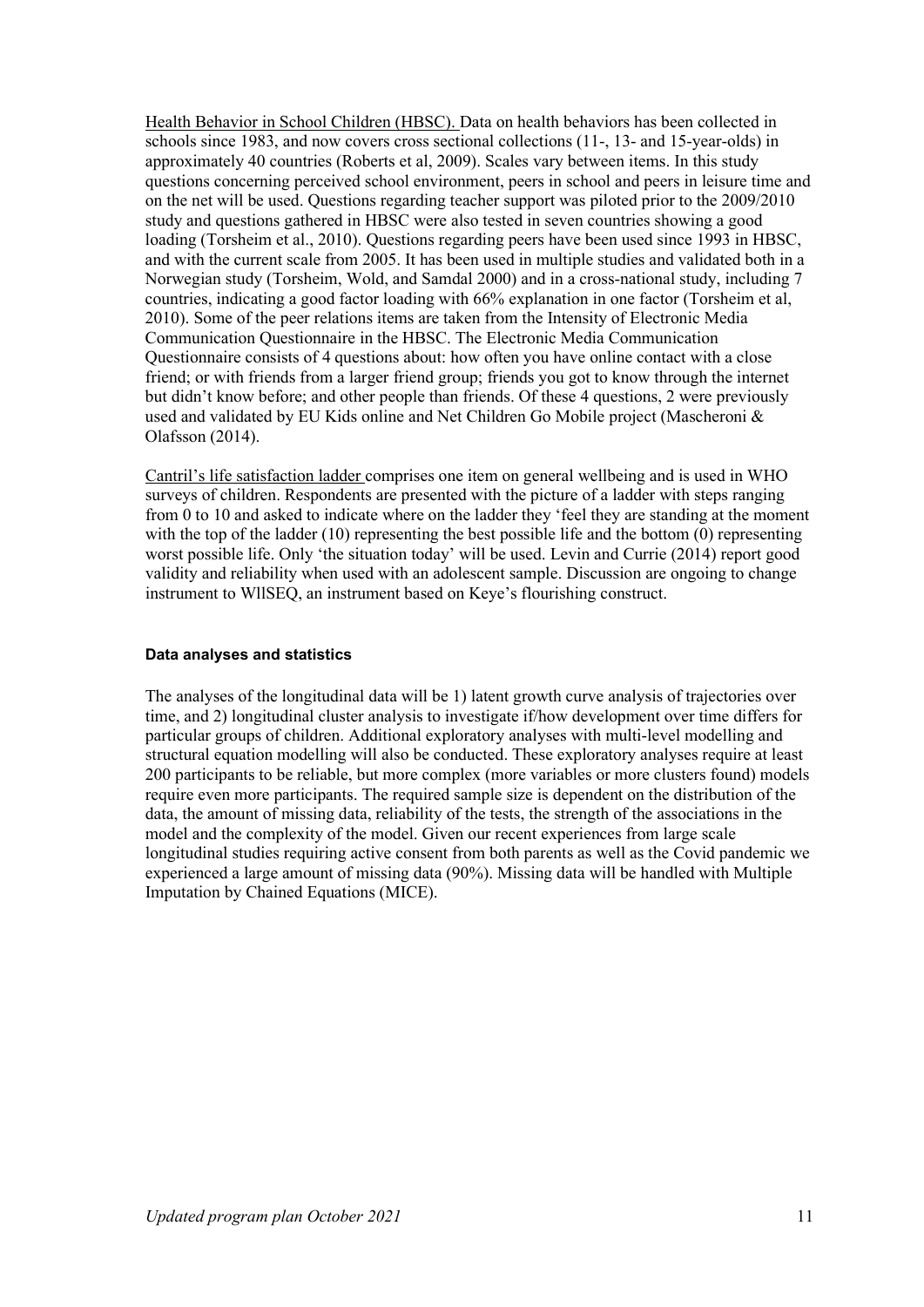## <span id="page-14-0"></span>**Design and method for interventions aimed at increasing child and parent involvement in the intervention process (Aims iii and iv):**

## <span id="page-14-1"></span>**Changes following from the Covid pandemic and lock-down**

The pandemic has not affected the part of the program focusing on increasing child and care provider involvement in the intervention process to the same extent as the longitudinal study. There has however, been effects on how the focus groups were implemented. So far primarily focus groups with professionals and parents are implemented. The groups have been conducted primarily as zoom meetings. As with the longitudinal study much time have been spent on reorganizing plans and more time have been spent on a systematic review of interventions aimed at increasing child and care provider engagement in the habilitation process.

## <span id="page-14-2"></span>**Design and method**

The studies are aimed at increasing child and parent *participation in the intervention process* with a special focus on increasing professional and parental clinical use of the that enhance child and family involvement in the habilitation process. A co-production inclusive research paradigm will be implemented using systematic review, focus groups and co-produced interventions as displayed in Figure 1:

## **Flowchart of research process in habilitation interventions**



<span id="page-14-3"></span>*process in habilitation interventions*

Participants: Participants are professionals working in four regional habilitation centres primarily situated in the regions where the participating Swedish universities are situated, along with the children and parents who have contact with these centres. At the habilitation centres (Jönköping, Östergötland, Örebro, and Gävleborg) services are provided by multi-professional teams, including professional groups such as physiotherapists, occupational therapists, speech therapists, nurses, psychologists, social workers and physicians.

Procedure: Following a co-production inclusive research paradigm, all steps in the research process from defining research questions to disseminating research results include researchers, habilitation professionals, parents and children as co-researchers. Advisory group have been formed at each participating centre  $(n= 4)$  and a co-production manual for the steps above is used to guide the process. The overall research aim is to increase child and parent involvement in the intervention process - this sets the limit for the particular aims and research questions that each local group can pursue. Because of the co-production design, it is not possible to provide a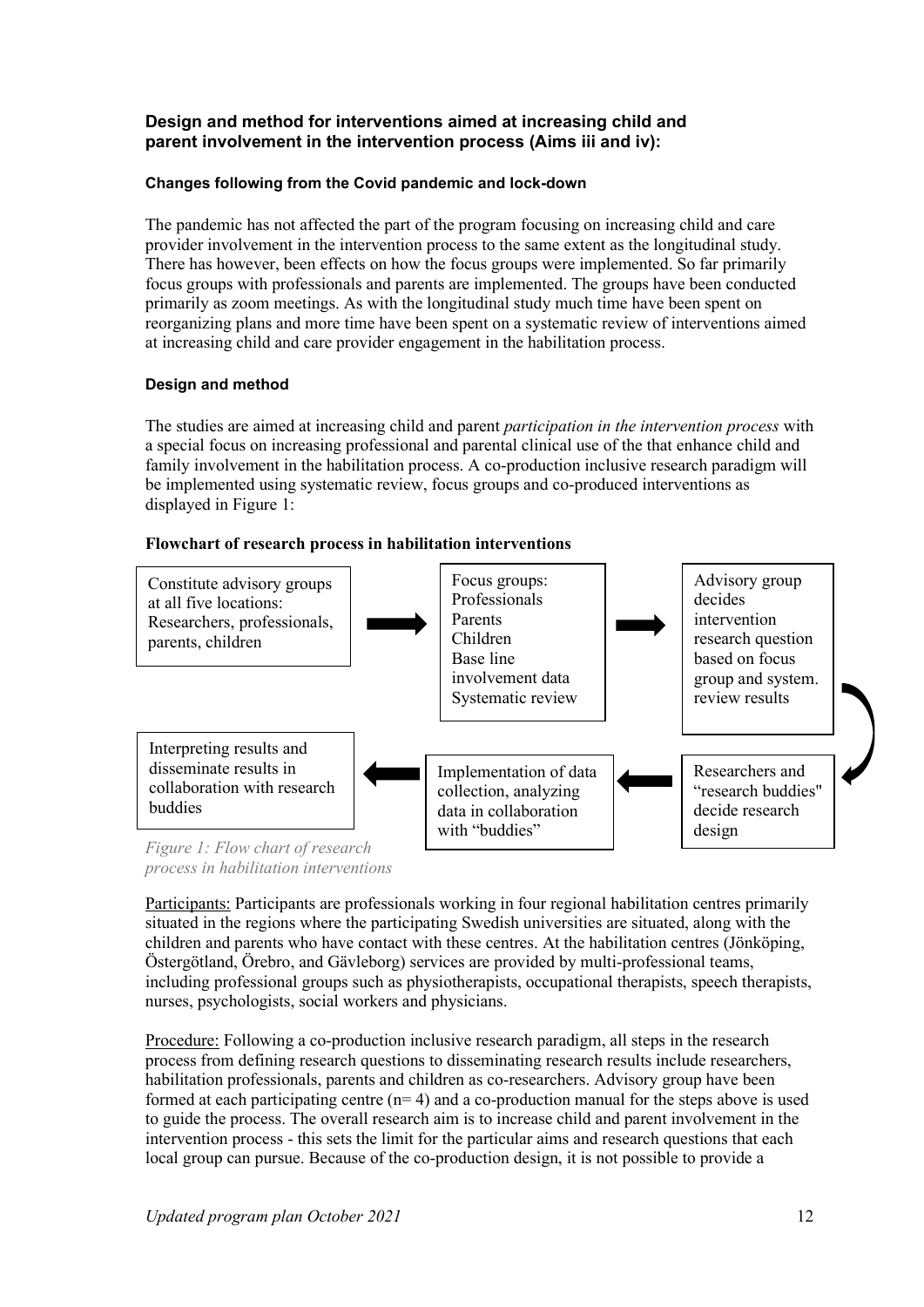detailed description of the design of each study at the five local sites at this stage for the steps after constituting the advisory groups and implementing the focus groups. Amendments or supplementary ethical applications will be submitted.

The first years (autumn 2019 - to spring 2021) have been primarily used for a systematic review, and the advisory groups have been constituted. However, also data from focus groups with children, parents and professionals concerning how to enhance child and family engagement in the intervention process is collected. Advisory group members were recruited locally with the help of habilitation centres and organizations for persons with disabilities. Participants of the focus groups were recruited by posting information on habilitation websites and by having professionals and parents in advisory groups distribute information about focus groups to parents. Children aged 12 years or older are currently asked if they are willing to participate in focus groups. Informed consent from parents and children is required. Content of focus groups is based on bullet point lists of summaries of the result of earlier studies by our group and findings from a systematic review of studies that aimed to enhance child and family involvement in the intervention process. In the focus groups, group leaders and observers (researchers) will summarize the discussion and conduct a member check by presenting summaries to participants. Data collected will be analysed with content analysis. Based on the results of the focus groups and our systematic review, small intervention studies aimed at increasing aspects of family and child involvement in the habilitation process will be implemented the following years (2020- 2024) locally within the five sites. In addition to focus groups the first and second year will be used to collect base line data on child and family involvement. These data will be collected from child, parent and professionals at each site in conjunction with 10 consecutive encounters per professional. Data will be de-identified - no person information will be collected. Participants will be informed verbally and in text and asked to fill in questionnaires. Filling in the questionnaire implies consent.

#### <span id="page-15-0"></span>**Instruments used in the habilitation studies**

To evaluate the effects of the interventions, each study will include measures based on the specified outcomes and intervention methods used. To evaluate the outcome of the interventions on child and family engagement in the intervention process the PRIME suite of measures will be used. These are an easily completed measures of client engagement as perceived by children (PRIME-C), parents (PRIME-P) and service providers (PRIME-SP). To assess habilitation centre effects, parents' perceptions of "Family involvement in the habilitation process" will be assessed before and after intervention for all involved families. In addition, the coverage rate of the use of the questionnaires included in the HabQ register will be monitored and compared to the habilitation centres not involved in the program activities pre and post program. Since the present coverage rate varies between centres, we will focus primarily on comparing the rate of change between centres participating in the program and centres not participating. See [Table 4](#page-15-1) for instruments used for baseline measure of involvement before intervention in all sites.

| <b>Outcome Measure</b> | <b>Respondent group</b> | Aspect of construct rated     | Proxy or self-<br>rating |
|------------------------|-------------------------|-------------------------------|--------------------------|
| Items from             | Child                   | Perceived engagement in       | Child rate 3 items       |
| Prime -C               |                         | one session                   |                          |
| Items from             | Parent                  | Perceived engagement in       | Parent rate 3 items      |
| Prime - P              |                         | one session                   |                          |
| Items from             | Professional            | Perceived engagement in       | Professional rate 3      |
| Prime-SP               |                         | client in one session         | items                    |
| Perceived Family       | Parent and              | Perceived involvement         | Parent rate 4 items      |
| Involvement            | professionals           | overall in collaboration with |                          |
|                        |                         | professionals                 |                          |

<span id="page-15-1"></span>*Table 4*: *Measures of involvement in the intervention process*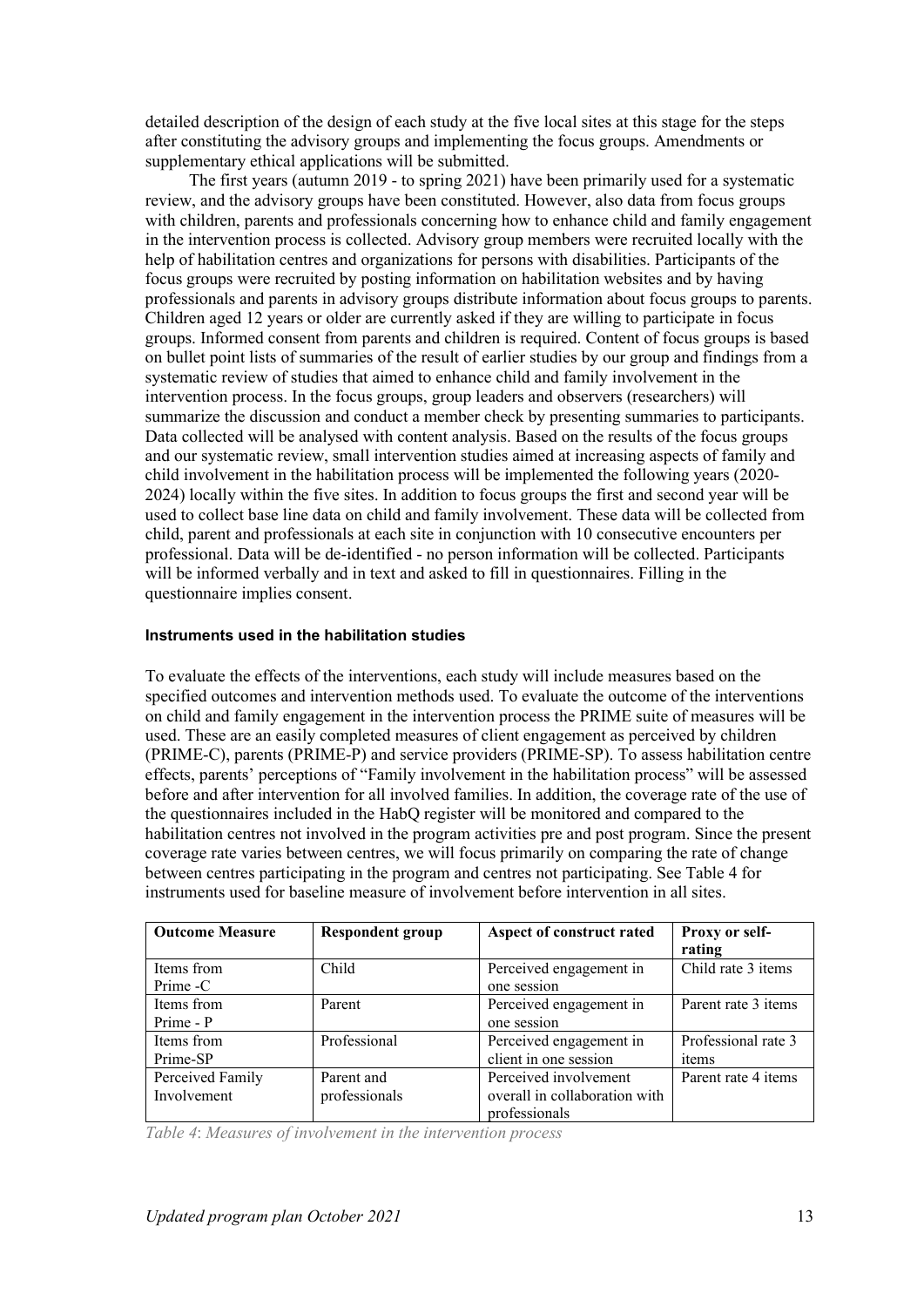#### <span id="page-16-0"></span>**Psychometric properties**

The psychometric properties of the PRIME measures (C, P, and SP) are currently being evaluated by the developers in Canada. In Sweden, the PRIME instruments have been translated using a back-translation procedure. The PRIME instruments are currently validated by asking respondent groups to use the instruments in the four habilitation centres without any links to personal information. The Perceived Family Involvement questionnaire has been validated in conjunction with research studies in the USA (Bailey et al, 1992 and in Sweden (Björck-Åkesson and Granlund (1995) and is now used in conjunction with PRIME in the validation study.

## <span id="page-16-1"></span>**Data analysis and statistics**

Data on items from the PRIME measures for the respondent groups professionals, children and parents and data the Perceived Family Involvement from all studies pre-post will be aggregated per local site and used for pre-post comparisons using traditional multi-variate analysis. The type of analysis used in the studies will vary dependent on number of participants and design used.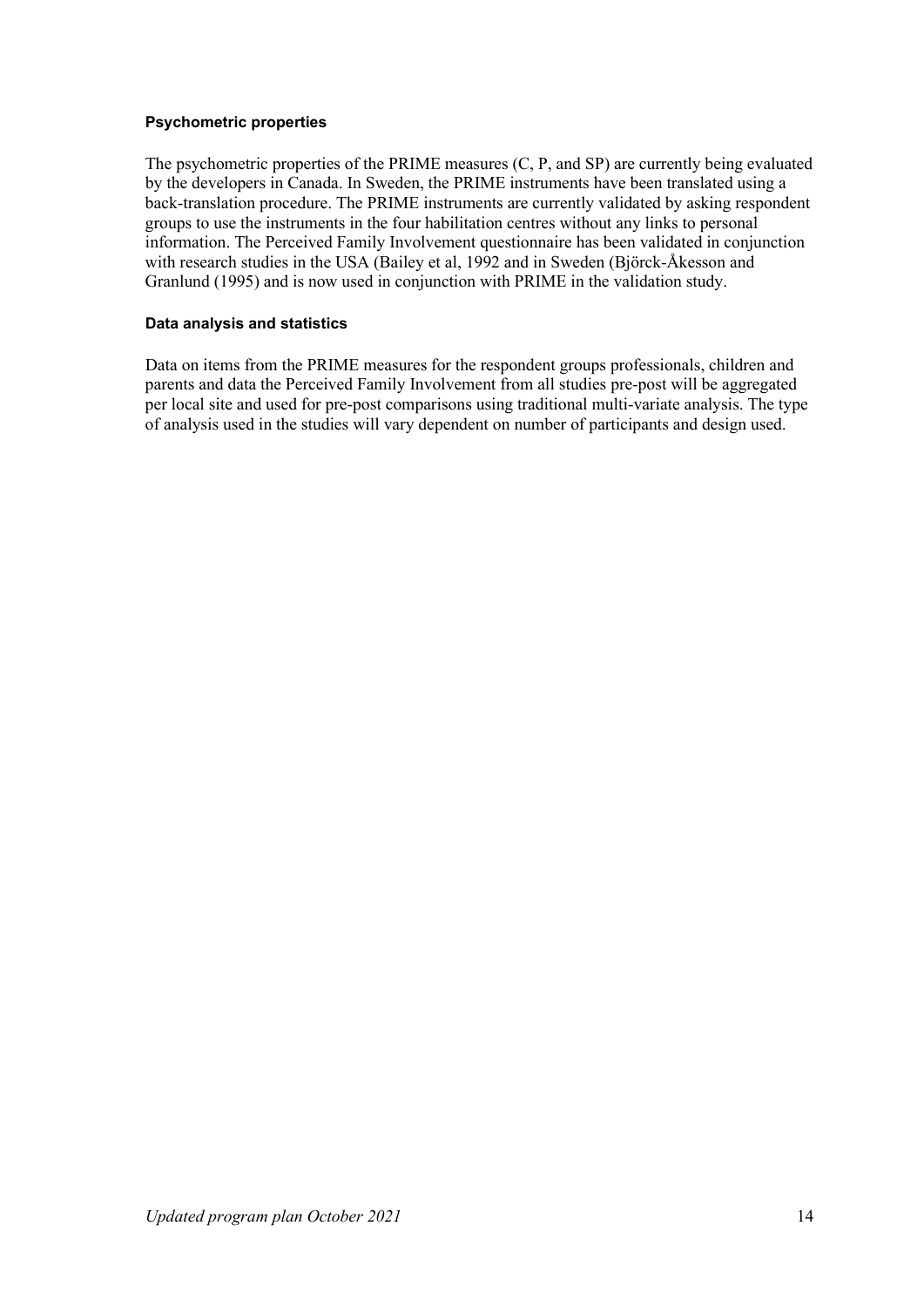## <span id="page-17-0"></span>**Appendix 1. Studies related to CHILD-PMH**

#### <span id="page-17-1"></span>**Doctoral thesis work**

<span id="page-17-2"></span>*Methodological challenges in the measurement of mental health problems and related subjective phenomena in children with developmental disabilities* 

#### *PhD-student Magnus Ivarsson, main supervisor Henrik Danielsson, co-supervisors Lena Almqvist, Christine Imms, and Lisa Palmqvist*

Several methodological challenges are specific to or amplified in the study of mental health problems in children with developmental disabilities due to the specific characteristics of the group. For example, the perspective of the child is often lacking in prior research, which is problematic for both ethical and methodological reasons. Another potential challenge in the field is the overlap between the concepts studied as outcomes (e.g., behavior problems) and aspects of disability (e.g., hyperactivity), often resulting from a lack of clear definitions of key concepts. These and a number of related questions will be addressed in the present thesis through five studies: 1) A systematic review of methodological challenges in studies of longitudinal trajectories of mental health problems in children with developmental disabilities, 2) A quasiexperimental study investigating the effect of common forms of adaptations aiming at lowering cognitive demands in self-rating scales of mental health problems and thereby making them accessible for children with intellectual disability, 3) A survey study investigating the type and degree of spontaneous adaptations of material and procedure when interviewing a heterogeneous sample of children with developmental disabilities and the relation of these adaptations to child and interviewer factors, 4) A feasibility and acceptability study of administering Picture my Participation via a video communication application, 5) A study investigating some psychometric properties of SDQ in a diverse sample of children with developmental disabilities.

#### <span id="page-17-3"></span>*Factors influencing participation and mental health in children with disabilities*

#### *PhD student Jennifer Gothilander, main supervisor Anna Ullenhag, co-supervisors Lena Almqvist, Camilla Eriksson*

Participation is important for physical and mental development and health. Children with disabilities commonly meet restrictions in participation due to both physical and psychological factors and barriers in the environment. There are several cross-sectional studies showing a relationship between participation and mental health. However, to increase knowledge of causal relationships we need to develop and use methods that can handle such complex constructs as participation and mental health, as well as study these constructs longitudinally. Children with severe intellectual or physical disability are often excluded from self-report studies of participation and mental health. It is essential to use instruments and methods that are accommodated for children with a broad range of cognitive and functional abilities. The combination of a limited rage of customized instruments for self-rated participation and mental health, a simplified view on the participation construct, limitations to research in specific diagnosis groups, small sample sizes and retrospective or cross-sectional studies has led to the knowledge gap of participation and mental health trajectories. The overall aim of this doctoral project is to study patterns of factors contributing to participation and mental health of children and youth with disabilities in Sweden.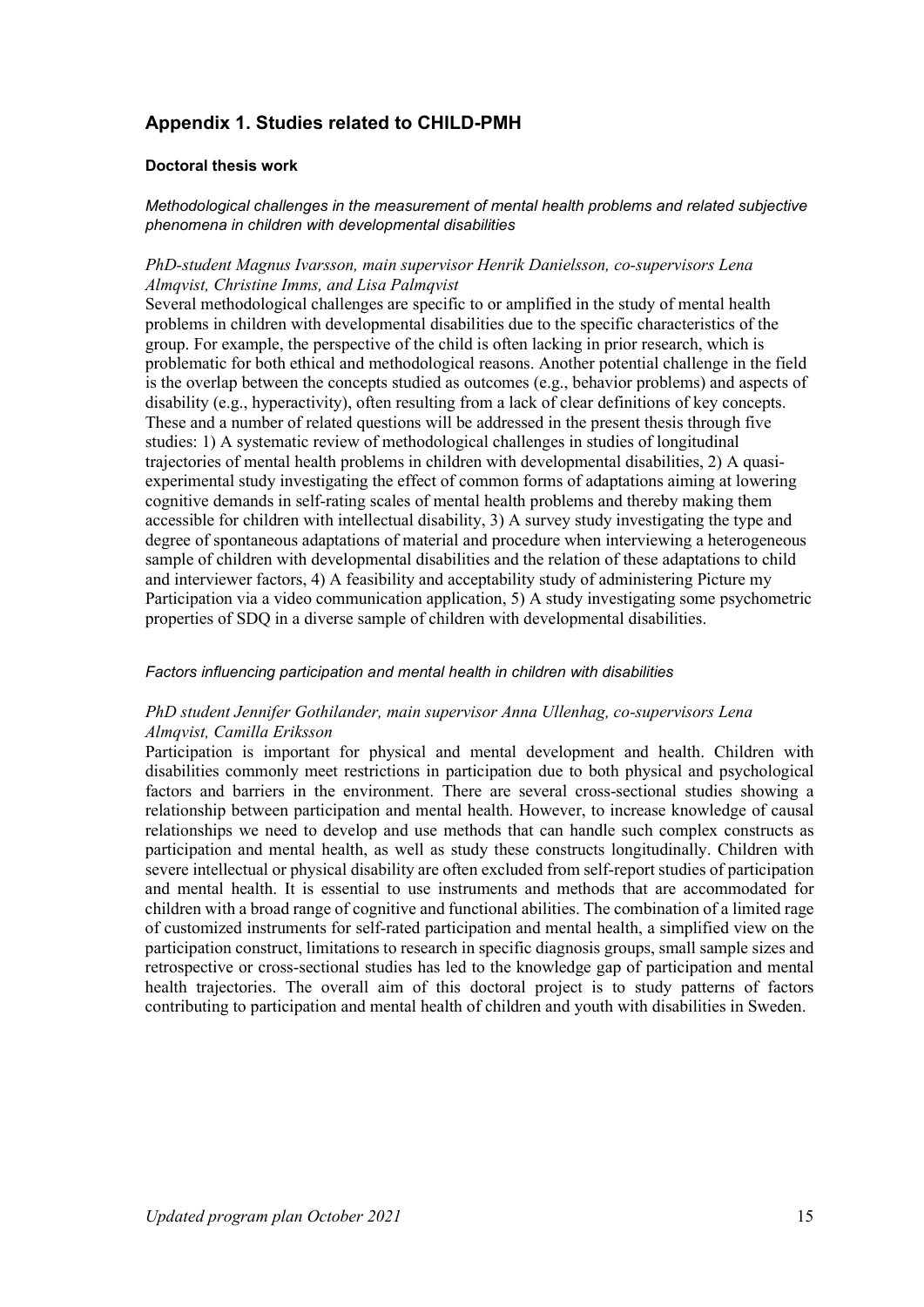#### <span id="page-18-0"></span>*Immigrant families of children with disabilities living in Sweden: Parents' and children's experiences of participation, mental health problems and support needs.*

#### *PhD student Torun Täljedal, Main supervisor Kent Nilsson, Co-supervisors: Mats Granlund, Eva Norén Sellenius, Karin Fängström*

The health and experiences of parents of children with disabilities have been internationally researched from many perspectives. Parents with other cultural or ethnic backgrounds are often excluded from such research, particularly if they are not proficient in the native language of the country of research. Research suggests that there is an increased risk of developmental disabilities such as autism among children in migrant communities. Research focusing particularly on immigrant families of children with disabilities has increased in later years, mainly from English speaking countries. Studies have found that immigrant parents of children with disabilities use services to a lesser extent than native parents, experience isolation, stigma and racial exclusion and difficulty understanding and getting access to services There are few Nordic studies in this field. During recent years there has been a marked increase in immigration to Sweden, from just over 11 % of the population born outside Sweden at the beginning of the century, to 19.7 % by the end of 2019. Thus, immigrant families of children with disabilities could constitute about one fifth of the Swedish habilitation centres' patients. Some diagnostic groups even seem to be overrepresented among immigrant families. There is a lack of knowledge about the experiences and perspectives of immigrant families of children with disabilities in Sweden. A first step towards adapting services to better suit the needs of this double minority group in Sweden is to investigate the thoughts and experiences of these families. The aim of this thesis is to explore the experiences of participation, mental health problems and the need for support among immigrant parents of children with disabilities in Sweden and the experiences of the children themselves and of their siblings. The first study will explore immigrant parents' ratings of their disabled children's mental health problems and participation through the SDQ, FUNDES Child-SE, the "pain and discomfort" and "feeling worried, sad or unhappy" dimensions of the EQ5D-Y and Cantril's life satisfaction ladder. The second will look at these parents' ratings of their parenthood and of the family's involvement in the habilitation through the SSF and the Family Involvement, and in relation to their ratings in the first study. The third and fourth studies will be qualitative interview studies exploring immigrant parents' perception of their children's disabilities in everyday life and their needs as parents as well as the experiences of children with disabilities and their siblings in families with immigrant parents. Lotta

## <span id="page-18-1"></span>*Through the eyes of habilitation staff - participation of children and care providers in the habilitation process*

*PhD student Linda Sjödin, main supervisor Lilly Augustine, co-supervisor Frida Lygnegård*  In Sweden, there are child and youth habilitations in all regions. The target group and the organization look different in the different regions, but all have the same purpose of being a specialist center for children and young people with permanent disabilities (*Habilitering i Sverige, 2020*). The habilitation must combine knowledge about the child's development with its disability and their impact on development and living conditions. This is based on the fact that children need support from different skills over time. Based on the mission that habilitation has, they have worked in interprofessional teams. These teams consist of various professions such as occupational therapist, psychologist, physiotherapist, doctor, nurse, counselor and special educator. The teamwork develops a common habilitation knowledge base in collaboration with the child / youth, its family and network. It is knowledge and experiences that are shared to understand the child / adolescent's life situation in order to promote the child's independence and participation. If habilitation staff gets the child and their care providers involved in all stages of habilitation such as mapping / investigation, goal setting, implementation of interventions and evaluation, the probability increases that the child becomes more involved in their everyday life. This is highly relevant in Sweden, given that the Convention on the Rights of the Child became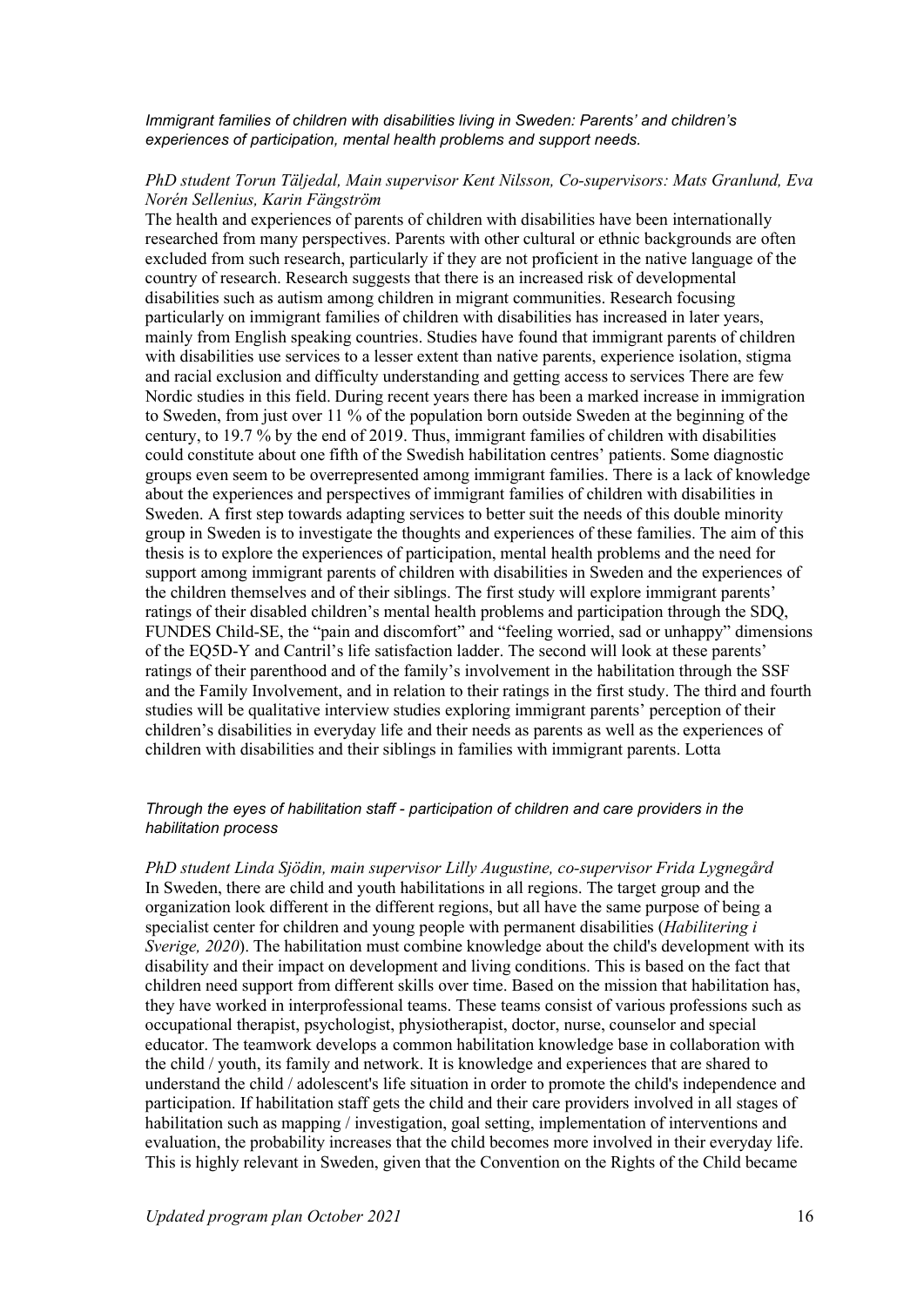law in Sweden at the turn of the year 2019/2020. The law emphasizes the child's right to express his or her own opinion (UNICEF, 2020). Based on the fact that habilitation staff work in teams, it is interesting to study how they work to get children and young people involved at team level and as individuals. Purpose The licentiate dissertation will contain in two sub studies.

First study purpose is to explore what perceptions habilitation staff have about children and guardians' participation in habilitation.

Second study has the purpose to:

Study what interventions habilitation staff define to increase the participation of children and young people in habilitation?

Investigate whether there are differences between different professions about who initiates interventions that lead to increased participation

Examine whether there are interventions that be made at team level to increase the participation of children and guardians. Methods: The data collection will be with focus group interviews with habilitation staff from the five regions in CHILD-PMH and results from a systematic review. Perhaps I use data from PRIME which measures how staff experience the children's engagement in a specific meeting between these parties (King et al, 2017) and perceptions of involvement in the habilitation process (more on team level) (Björck-Åkesson & Granlund).

#### <span id="page-19-0"></span>*Children and young people with disabilities and their ability to express their participation in the habilitation process*

#### *PhD-student Charlotte Karlsson, main supervisor Karina Huus, co-supervisors Lars-Olov Lundqvist and Anna Karin Andersson*

Children with disabilities have a more difficult starting point for to be involved in everyday activities, in comparison to other children. Families report higher wellbeing and better child functioning when they have been collaborating with professionals that work in a family centered fashion. Thus, although participation in everyday life is an important outcome, child and parent participation in the intervention process might facilitate such outcomes by establishing the relevance of interventions. Children with disabilities can be involved to a large extent in assessment if methods and instruments used in the intervention process are adapted to the characteristics of children and families. It is particularly important to capture the voices of children and young people who are unable to complete questionnaires, particularly those with communication or intellectual impairments. The aim of this PhD thesis is to describe children's perceptions of their participation in the habilitation process and to evaluate interventions to increase/enhance children's participation through four studies: 1). A systematic literature review, aimed to explore earlier evaluations of interventions focusing on increasing child participation in the habilitation process with outcomes of interventions focusing on child participation, attendance, and involvement, in the habilitation process. 2) Study the usefulness of the instrument Pediatric Rehabilitation Intervention Measure of Engagement (PRIME) for children and adolescents in Swedish habilitation activities through psychometric validation. 3) In a coproduction process with children create interventions aiming to increase participation for children in the habilitation process. 4) With a quantitative design evaluate children's involvement in the habilitation process before and after the intervention. Children's estimates of their involvement in meetings whit habilitations professionals will be collected using instrument PRIME.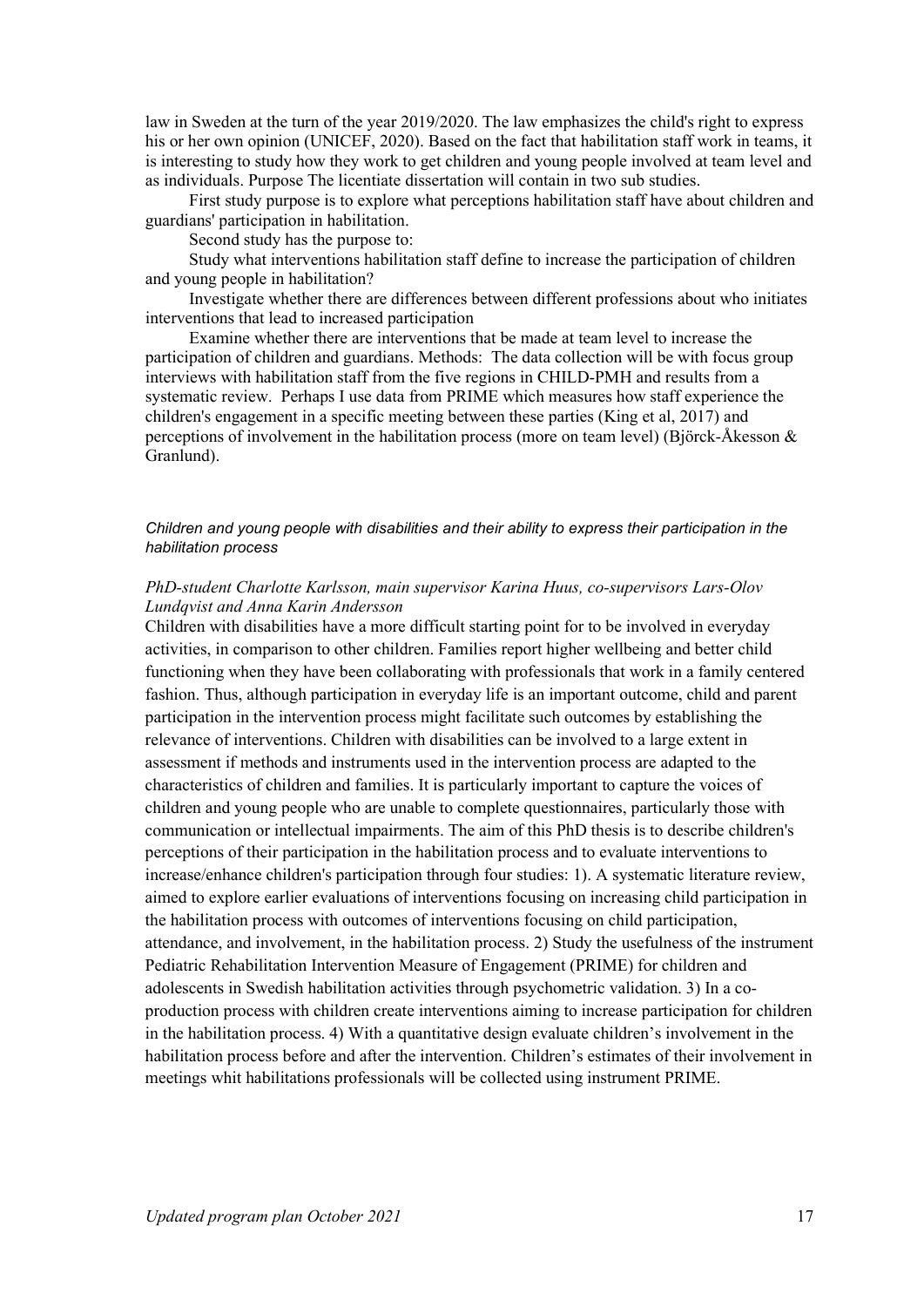#### <span id="page-20-0"></span>*Assessing the mental health of young people with cerebral palsy.*

## *PhD student Jacinta Pennachia, Main supervisor Christine Imms, co-supervisors: Robbie Eres, David Coghill, Mats Granlund*

This research aims to establish a reliable method of mental health assessment for people with cerebral palsy aged 10-30 years. Current methods of assessment are often unsuitable, particularly for those with additional communication and/or cognitive support needs. This project will ensure that mental health assessment is accessible to all people with cerebral palsy, improve their access to health funding and services, and enable them to contribute to planning their own interventions. The project will also promote further study of mental health in this population (e.g., longitudinal and epidemiological studies) and will inform both the CP-Achieve (MCRI/University of Melbourne) and CHILD (Jonkoping University) research programs. What are the barriers to assessing mental health in children and youth with neuro-developmental disability? What methods can be reliably be used to address identified barriers to assessment? What evidence is there that the developed methods provide valid and reliable measures of mental health? The PhD will comprise a series of studies to address the measurement questions posed, including (i) review and synthesis of the literature; (ii) qualitative and quantitative methods to explore barriers and solutions to barriers to measurement in those with complex disability; and (iii) psychometric or clinometric methods to exploring acceptability, validity and reliability of the methods developed. Consistent with the larger programs of work, the project will use an integrated knowledge translation approach that embeds stakeholder (consumers and clinicians) involvement throughout.

#### <span id="page-20-1"></span>**Studies aimed at validating assessment instruments used in the program**

#### <span id="page-20-2"></span>*Validating Styrkor och Svagheter i Familjen (SSF)*

## Family Impact Questionnaire for use in the longitudinal study *Magnus Ivarsson, Henrik Danielsson, Lisa Palmqvist*

Based on the Cosmin manual a psychometric validation of the questionnaire SSF/FIQ) will be implemented focusing on content validity and construct validity. The validation will be based on data obtained from the HabQ register as well as data collected at the first wave of data collection in CHILD-PMH. Aspect focused on in validation are relevance of questions, structural validity, test-retest reliability

#### <span id="page-20-3"></span>*Validating FUNDES Child-SE*

#### *Jennifer Gothilander, Anna Karin Axelsson, Anna Ullenhag, Pia Ödman*

In collaboration with the Swedish FUNDES group and based on the Cosmin manual a validation of the questionnaire FUNDES Child-SE is done. FUNDES Child-SE is based on the FUNDES measure (Hua-Fang Liao et al) and further developed by the Swedish FUNDES group adding a scale measuring engagement when attending an activity and barriers for participation. Content validity has been investigated and the work in now focused on construct validity. The validation will be based on data obtained from the ongoing data collection in CHILD-PMH and a data collection made in another Swedish region

#### <span id="page-20-4"></span>*Validating PRIME*

*Charlotte Karlsson, Linda Sjödin, Anna-Karin Andersson, Karina Huus, Lilly Augustine, Frida Lygnegård*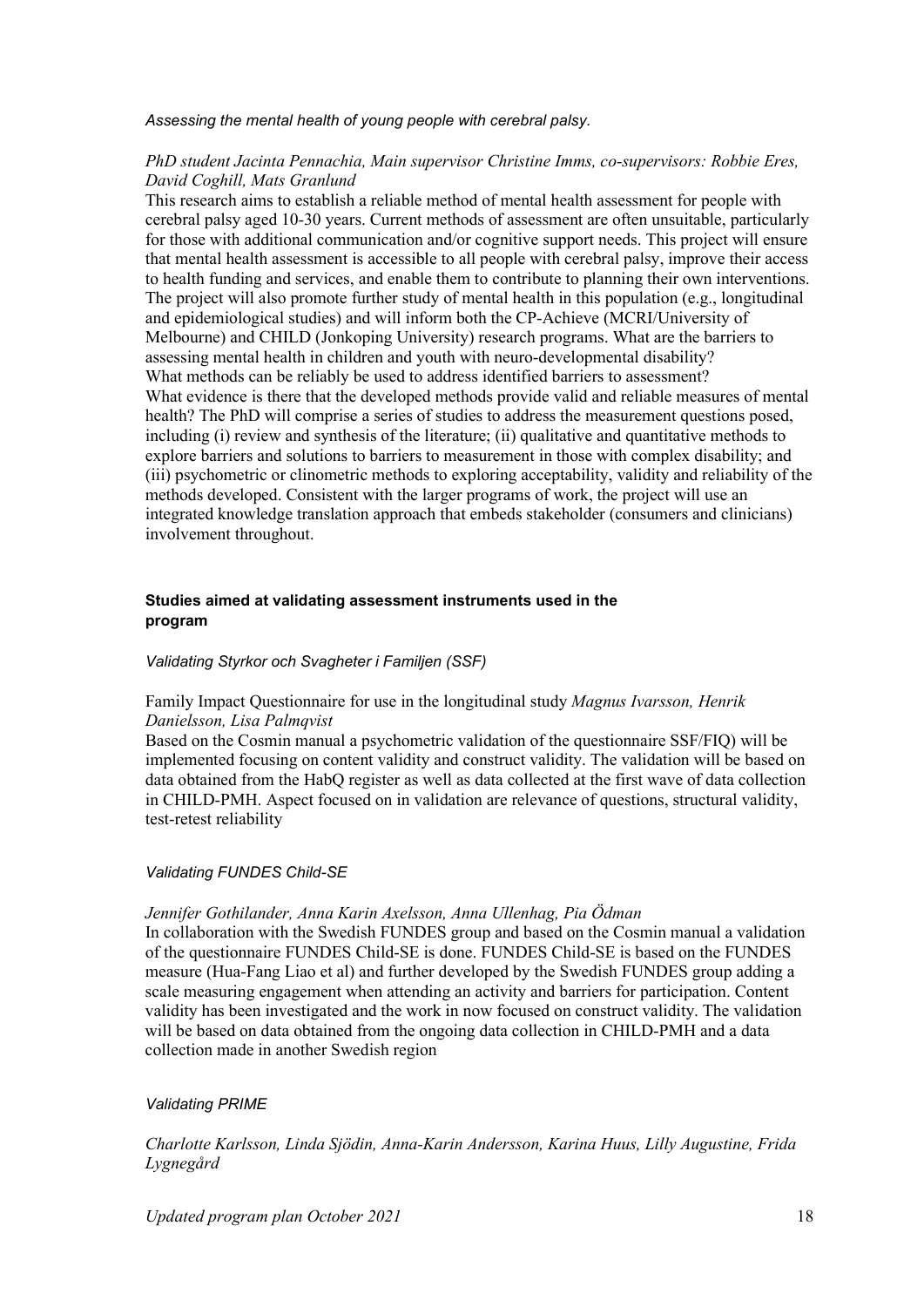Based on the COSMIN manual the PRIME measure is being validated for Sweden. In a pilot study content validity has been investigated. Construct validity and internal consistency will be tested with data being collected at present

## <span id="page-21-0"></span>**Studies aimed at developing procedures and methods for involving children and care providers in research as subjects or co-researchers**

#### <span id="page-21-1"></span>*Methodology for adapting data collection involving children with disabilities*

*Magnus Ivarsson, Henrik Danielsson. Lena Almqvist, Lisa Palmqvist, Christine Imms* Based on data from the longitudinal study and a systematic review of adaptations done in longitudinal studies.

#### <span id="page-21-2"></span>*Testing strategies for inclusive research methodology*

In collaboration with CP-ACHIEVE (Australia) and CAAC (South Africa), *Malin Stensson, Berit Möller Christensen, Juan Bornman*

A questionnaire concerning inclusive practices in research is currently being developed and will be tested this autumn (2021) on all CHILD researchers

#### <span id="page-21-3"></span>**Studies supporting the further implementation of CHILD-PMH program**

<span id="page-21-4"></span>*Identifying and evaluating instruments measuring mental health in children with disabilities – the use of the two continua model* 

#### *Master student Estrella Torres Cabo*

Background: Mental health has traditionally been described as the absence of mental problems, being those second ones equated to impairments, overlapping disability with mental illness. This unfounded conviction is being replaced by a positive mental health approach that recognizes them as distinct constructs. The two continua model is the first model to prove with empirical support that the presence of mental problems does not entail a lacking positive mental health. In the midst of this transformation disabled children's voices are being acknowledged as an oftenignored presence as the United Nation's Convention of People with Disability pushes for their recognition. Aim:This systematic review aims to explore which instruments are being used to measure the mental health of children with disabilities, and to assess how do they compare to the Mental health Continuum Scale (MHC-SF) which emerges as the operationalization of positive mental health in the Two continuum model. Method: Five databases were explored, eight articles were chosen from which nine questionnaires were analysed and quality assessed with the Cosmin Checklist. Results: From those, two instruments focused on mental problems (SDQ and ChYMH), two Surveys from which items were taken and adapted to measure flourishing (NSCH 2016/2011-2012 and L&H-YP 2011), three instruments targeting quality of life on children with a disability (Kidslife, CPQoL-Teens and Kidscreen), a newly developed subjective mental health questionnaire for children with intellectual disability (WellSEQ) and the MHC-SF itself. Results show the emotional wellbeing dimension to be the most widely used, but positive functioning is misrepresented often measured as external factors. There is a tendence towards the traditional deficit-based formulation of items, despite that, there are good quality instruments that cater to children with disabilities with self-report measures (CPQoL-Teens, WellSEQ and Kidscreen) although severe ID co-mobilities are excluded. The use of digital resources in the administration poses a promising path to allow large scale surveys in children with cognitive and motor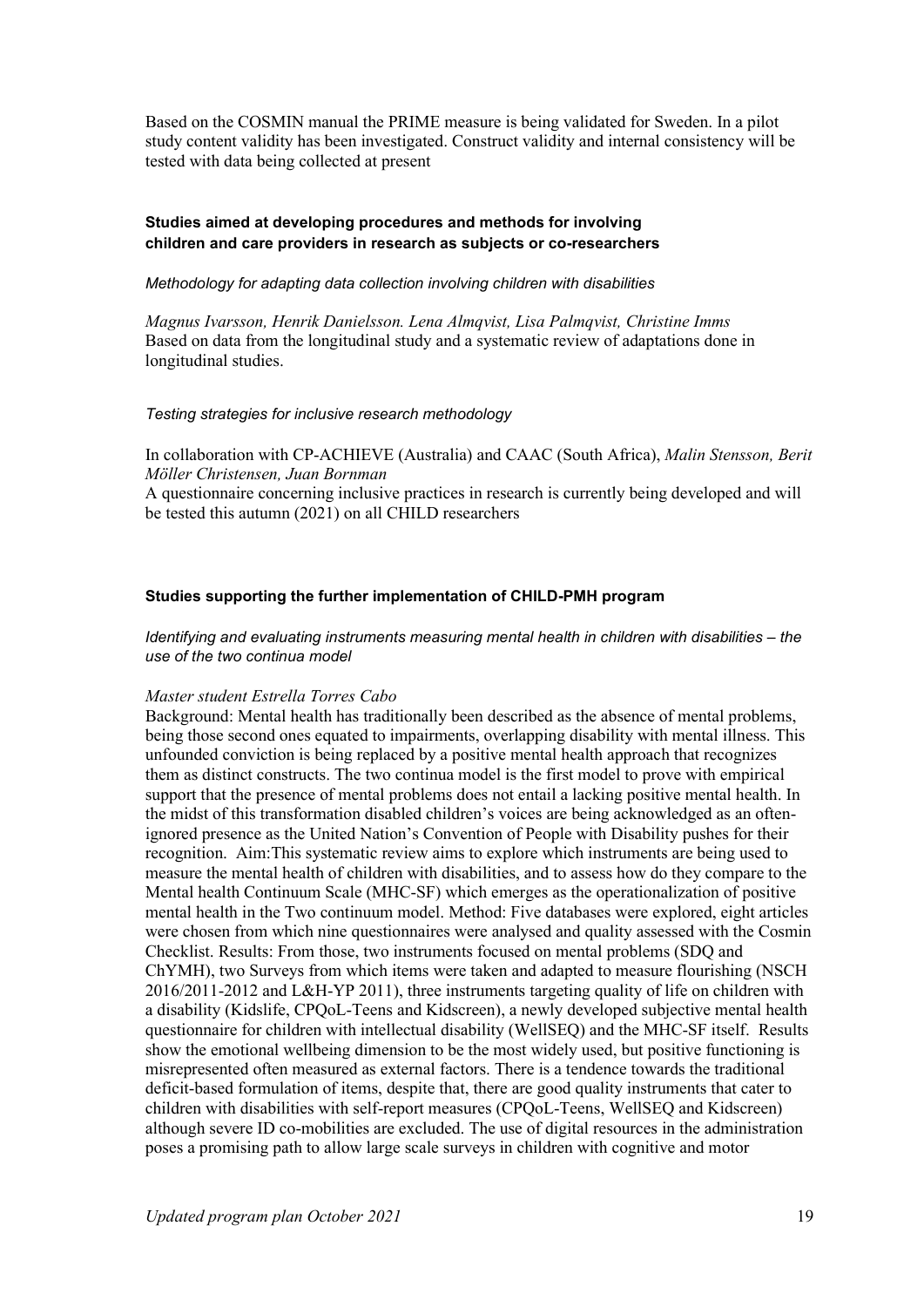impairments, even more so being that the School is the common place of administration without acknowledging that children with chronic health conditions present higher rates of absenteeism.

<span id="page-22-0"></span>*Developing and testing an adapted measure for assessing mental health in children with impairments* 

*Magnus Ivarsson, Lilly Augustine, Lena Almqvist, Mats Granlund* In progress

#### <span id="page-22-1"></span>**Studies aimed at testing program questions using other data than CHILD-PMH**

#### <span id="page-22-2"></span>*Mental health problems and wellbeing as perceived by children with and without disability*

#### *Lina Homman, Henrik Danielsson, Lena Almqvist, Lilly Augustine, Mats Granlund* In progress

Background: To meet up with needs of children with and without disability in a rapidly changing society information about their living conditions is necessary. This register study aims to increase the knowledge about mental health problems, mental health and participation in children with and without disability. In addition the relation between factors in family, leisure and school and mental health and participation will be investigated. Method: This register study is based on data from Statistics Sweden about living conditions for children (Barn ULF) and their care providers (ULF/SILC). Living conditions are investigated in cross sectional studies once a year including 12-13000 adults and 1000-1500 children Participants are interviewed using structured interviews. Adults are interviewed first and children 12-18 years of age in the same household are interviewed afterwards. Thus, it is possible to link adult and child data.

#### <span id="page-22-3"></span>*Mental health problems, capability and attendance for children with physical impairments.*

#### In collaboration with Chang Gung University, *Ai-Wen Hwang, Lin-Ju Kang, Mats Granlund, Christine Imms*

Background: Children with physical disabilities (PD) are known to have participation restrictions when in inclusive settings alongside typically developing (TD) children. The restrictions in participation over time may affect their mental health status. This study aimed to investigate the longitudinal relationship between independence in activities (capability) and frequency of attendance in activities, in relation to perceived mental health status in children with and without PD. The participants were a convenience sample of parents of 77 school children with PD and 94 TD children who completed four assessments with a one-year interval between each assessment. Parents of these children were interviewed with the Functioning Scale of the Disability Evaluation System—Child version (FUNDES-Child). Three dimensions of mental health problems—loneliness, acting upset, and acting nervous—were rated by parents with the Child Health Questionnaire (CHQ). Linear trend was tested by repeated-measure ANOVA. The results revealed different longitudinal patterns of independence and frequency of attendance over time for children with PD and TD. Frequency of attending activities may be more important than independence in performing activities for experiencing fewer mental health problems. The findings highlight the need for supporting children's actual attendance in daily activities which may benefit their later mental health.

<span id="page-22-4"></span>*Trajectories of self-rated Participation, Mental Health and Mental Health Problems in Adolescents with Self-reported Neurodevelopmental Disorders.*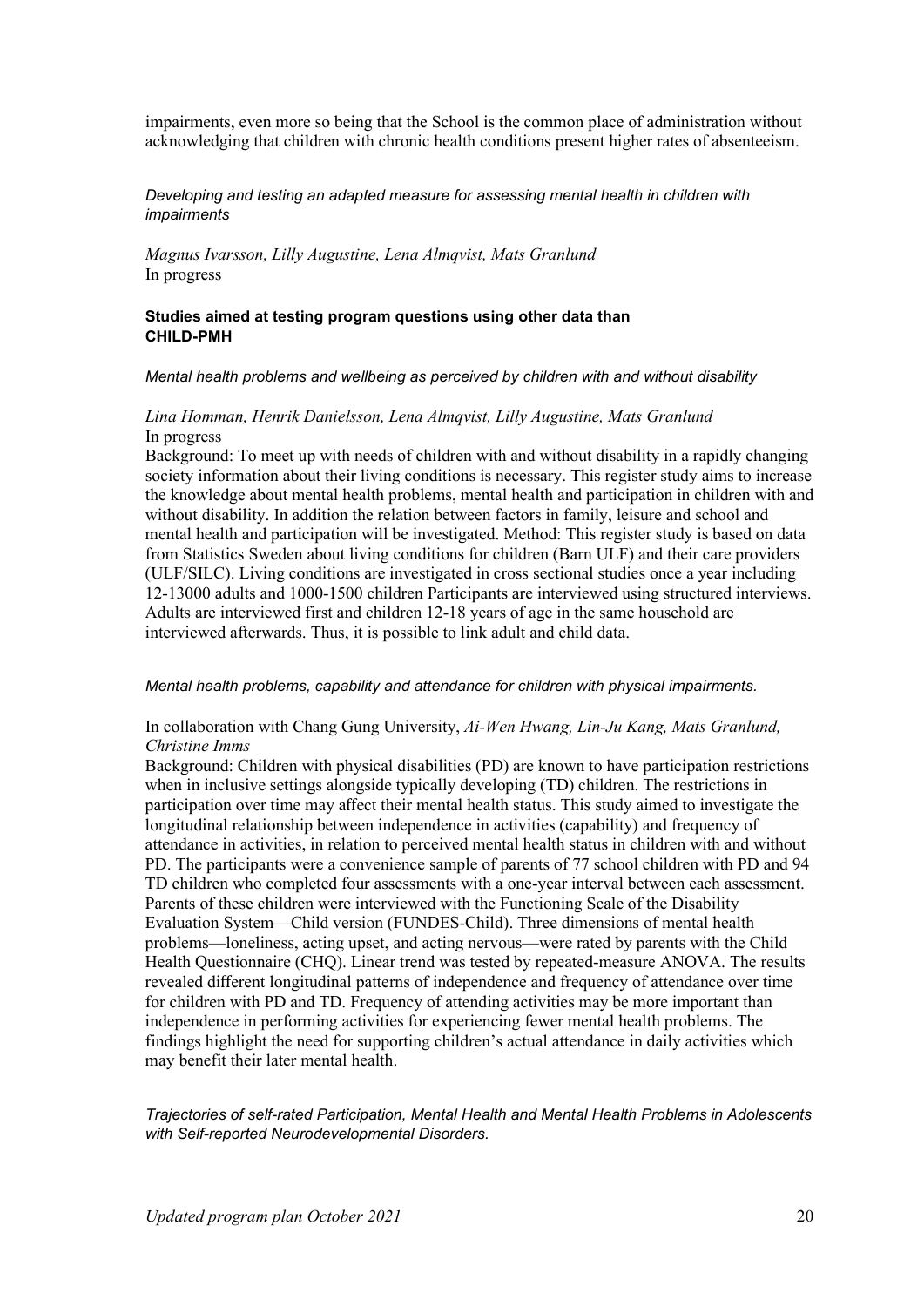#### *Lilly Augustine, Mats Granlund, Frida Lygnegård*

Purpose: Having a neurodevelopmental disorder (NDD) increases the risk of mental health problems and lower participation. We investigated the trajectories of mental health problems and participation in ado- lescents with NDD and compared these with trajectories for peers without NDD. In addition, the relation- ship between participation, mental health (well-being), and mental health problems were investigated. Materials and methods: Data from a Swedish longitudinal survey study (LoRDIA) was used and adoles- cents with and without self-reported NDD were followed from 12/13 to 17 years, in three waves. Mental health problems were measured using the Strength and Difficulties Questionnaire, and well-being was measured with the Mental Health Continuum short form. Results: Adolescents with NDD experience more mental health problems than adolescents without NDD. Hyperactivity, a key feature of NDD, remains stable, while emotional problems and psychosomatic com- plaints, increase over time for girls, independent of NDD. Participation is stable over time but is more related to well-being than to NDD or mental health problems. Conclusions: Gender is an important factor with girls exhibiting more problems. Mental health explains more of the variation in participation than mental health problems and NDD. Probably participation inter- vention can enhance mental health which may protect from mental health problems.

#### <span id="page-23-0"></span>*The utility of the International Classification of Functioning construct as a statistical tool operationalizing mental health as an indicator of adolescent participation*

#### *Lilly Augustine, Mats Granlund, Frida Lygnegård*

Background: The ICF provides a common scientific language for the study of health and functioning. Adolescent mental health, operationalized as engagement in life situations, is one aspect of functioning. Engagement as mental health has a bi-directional relation with environmental factors. Aim: To test the statistical utility of the International Classification of Functioning (ICF) classification in coding adolescent mental health and mental health problems. Methods: Using data measuring mental health in a representative Swedish sample of 12–13-yearolds linking responses to the classification codes. The internal structure of the classification system constructs was tested using factor analysis. Results: A factorial solution could be found for most chapters indicating that the ICF framework and coding system could be used; however, the variance explained was quite low. Linking worked better at code-level, rather than chapter level. Items measuring risk behavior or risk factors are loaded in separate constructs. Conclusions: When coding items for statistical purposes, code-level rather than chapter level is to be preferred. Also, participation in risk behavior loads in separate factors indicating that these behaviors are separate from other types of participation.

#### <span id="page-23-1"></span>*Mental health in children with NDD – comparing flourishing and languishing children.*

#### Using LoRDIA data, *master student Lotte Moes, supervisor Mats Granlund*

The present study aimed to compare adolescents (14-15 years old) having self-reported neurodevelopmental disorders classified as flourishing with those adolescents classified as nonflourishing concerning rated mental health problems and adolescent perceptions of adolescent disclosure and parental control. The study used a cross-sectional design based on a secondary analysis of data collected in the LoRDIA research program. Adolescents having self-reported NDDs in wave 3 were included (n=198). Adolescents rated their mental health using the Mental Health Continuum – Short Form, after which researchers classified them as flourishing, moderate, or languishing based on score. Behavior and emotional symptoms were rated using the conduct problems subscale and emotional symptoms subscale of the self-reported version of the Strength and Difficulties Questionnaire. Adolescents rated their disclosure and parental control using the adolescent disclosure scale and parental control scale. Independent Samples t-Tests, Mann-Whitney U test, and multiple regressions were performed to analyze data. Findings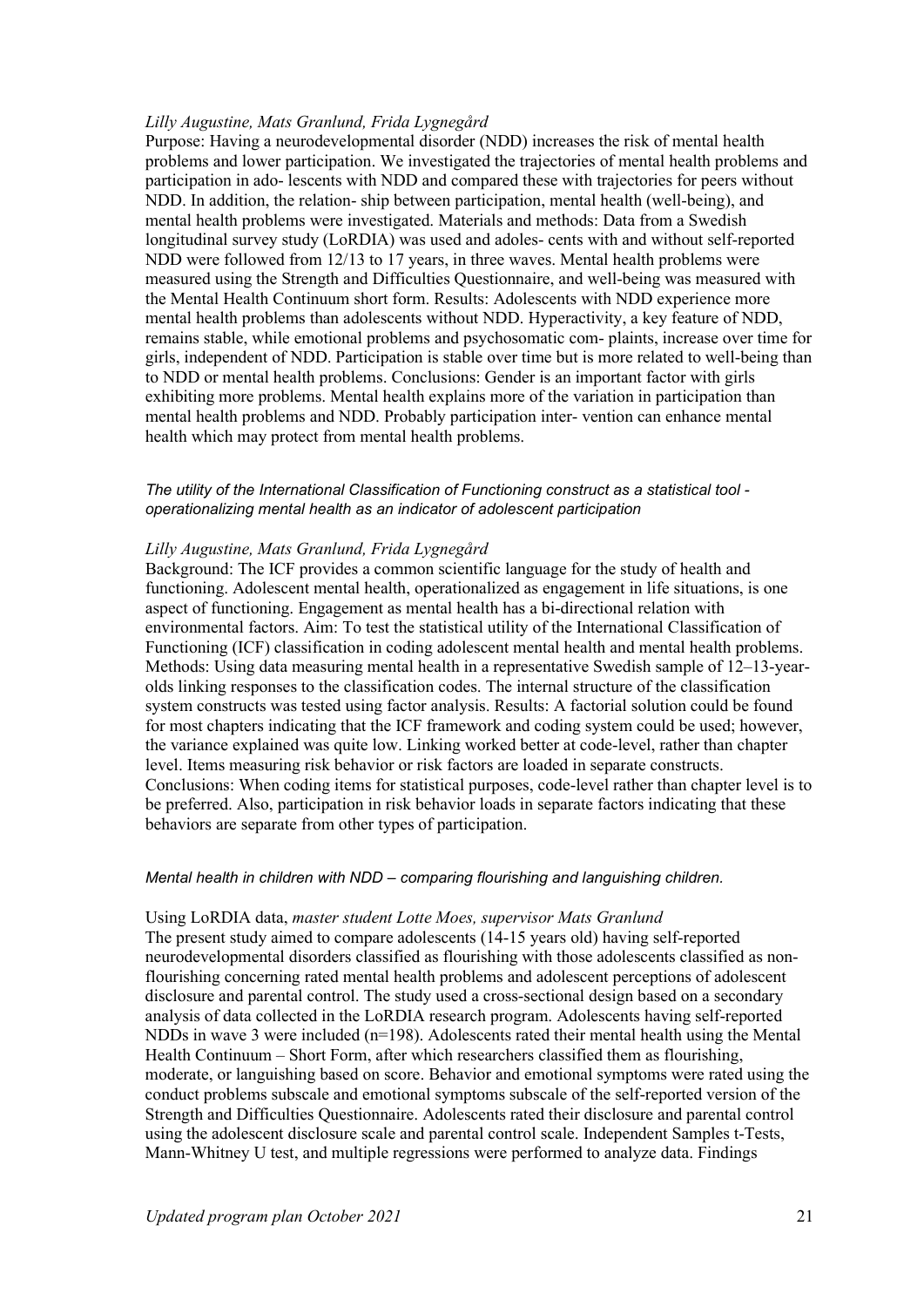illustrated those adolescents having self-reported NDDs classified as flourishing report less conduct problems, lower adolescent disclosure, and same levels of parental control compared to those adolescents classified as non-flourishing. Emotional problems seem to be positively related to adolescent disclosure within family interaction patterns, while conduct problems appear to be negatively related to parental control. However, parenting style may be crucial in having few or many conduct- and emotional problems. Thus, adolescent disclosure plays a prominent role in relation to adolescents' mental health, mental health problems, and parent-adolescent interactions, while parental control plays a prominent role in relation to adolescents' mental health problems and parent-adolescent interactions.

#### <span id="page-24-0"></span>*Mental health in children with NDD or physical disabilities – a comparative study.*

Using LoRDIA data, *master student Nida Rehman, supervisor Lilly Augustine* In progress

#### <span id="page-24-1"></span>*Perceptions and Experiences of Social Participation in Physical Activities Among Youths with Physical Disabilities in Greece -a qualitative study*

#### *Master student Aikaterini Aranti*

How youths with physical disabilities experience social participation in physical activities is a subject that has not been extensively researched in Greece. Asking youths can give a deeper insight of their perceptions related to their social participation and how their contexts contribute to that. The family Participation Related Construct (fPRC) framework was used under the umbrella of the Systems Theory to guide the whole procedure of this study. A qualitative approach was conducted by five in-depth interviews with Greek youths (mean age 23) with physical disabilities using online video-call applications. A deductive content analysis was applied for this study, including four themes: 1) the construct of participation in the context of physical activity, 2) Intrinsic factors that influence social participation, 3) Intrinsic factors that are influenced by social participation, and 4) extrinsic factors that influence social participation. Results showed that youths overall described their social participation as a sense of belongingness and social connection with others. They perceived that attending the physical activities that were meaningful to them strongly influenced their social involvement. They also described that social participation in those specific contexts increased their self-confidence. Admittedly, family and activities were contextual aspects that positively influenced youths' social participation. Results also showed the negative influence of the environment, such as the accessibility, state support and the COVID-19 pandemic, either directly or indirectly influenced youths' social participation. Findings of this study support the need for future practical interventions in the Greek community, considering all aspects of the fPRC framework. Finally, collecting a broader number of perspectives will benefit the presented topic in order to create a more holistic view of what needs to be done to bring balance into the system.

#### <span id="page-24-2"></span>*Professionals' perceptions of care providers and children's engagement in encounters and how they as professionals enhance engagement in clients.*

## Data collected in Greece *master student Marios Nikolopoulos, supervisor Mats Granlund, Gillian King*

Background: The fundamental goal of intervention services is to provide help and support families so that they can maximize their children's growth and development. This study explored health care professionals' perceptions of family engagement and ratings in sessions with children in need of special support in different intervention contexts in Greece. Methods: The "Family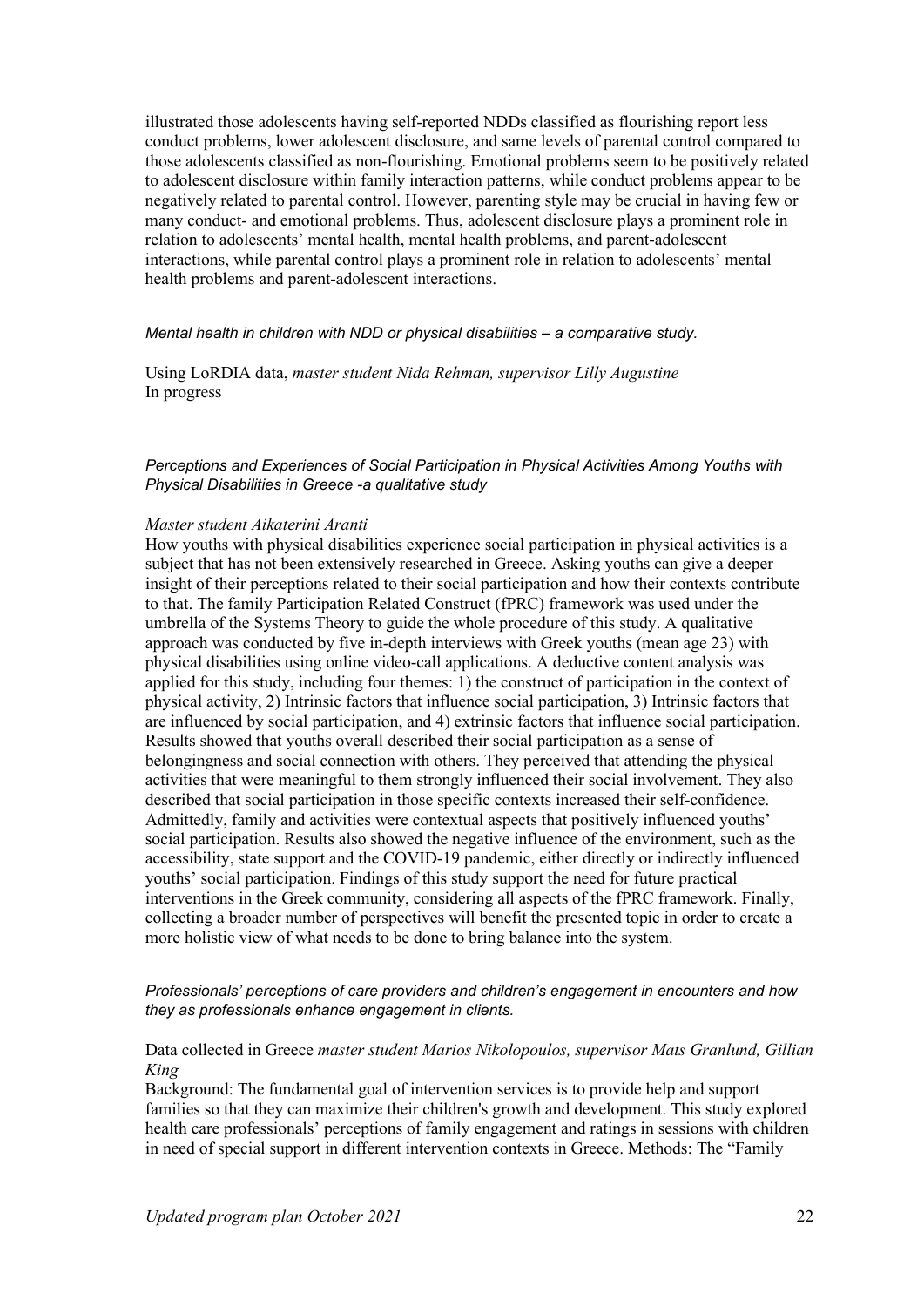involvement in habilitation" scale, PRIME questionnaires and interviews were used to explore and analyze the health care professionals' perceptions, the level of child and family engagement in sessions and the strategies the professionals use to engage them. Results: The results indicated moderate to high rating in interventionists' perceptions for family engagement in the different steps of the intervention process, with the professionals leading the interventions and the family having a more supplementary role of making suggestions and giving feedback. The level of family engagement in sessions was moderate to low, while child engagement rating during sessions was higher. The three units of the intervention system related to family engagement were identified and presented as the 3 main themes of interviews: Professionals, Family, Environment (e.g. in-service context) using the Process-Person-Context-Time model of human development (PPCT) as a theoretical lens. The main strategies indicated concerned the "Parents' informing", "Parents' training" and "Parents supporting". Conclusions: Although therapists referred strategies for implementing families, there is a need for new ideas and systems to create more family-centered approaches. This study contributed to an understanding of the factors that influence family engagement in health professionals' practice. However, it would be valuable to examine how families perceived their engagement in these interventions as well.

## <span id="page-25-0"></span>**Studies using CHILD-PMH data for other aims related to program aims**

<span id="page-25-1"></span>*The mental health of children with disabilities with a migrant background and the wellbeing of their care providers* 

*Torun Täljedal*

<span id="page-25-2"></span>*Using the ICF as a common language for statistical analyses of mental health* 

*Lilly Augustine, Mats Granlund, Frida Lygnegård*